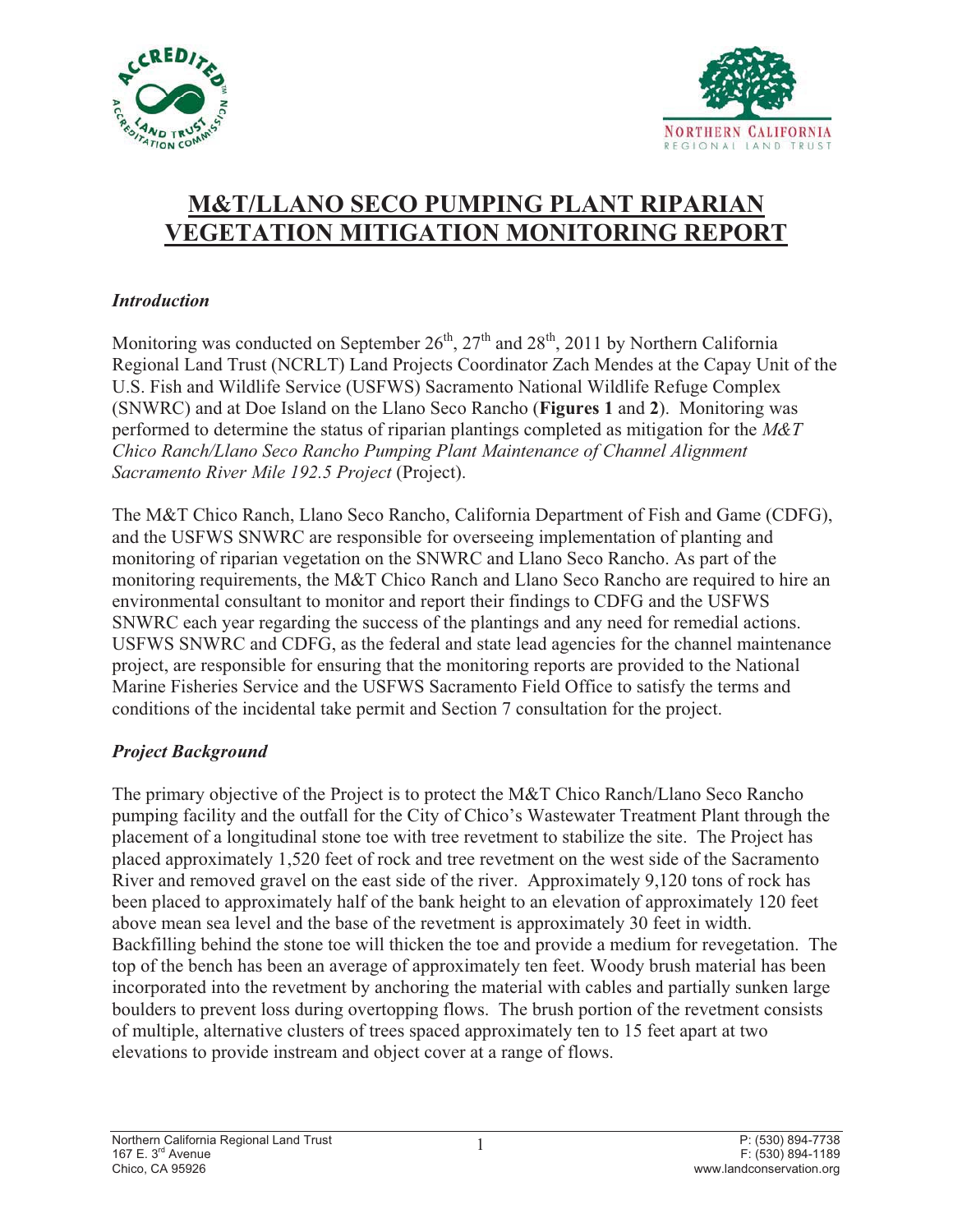



The Project removed approximately 1.73 acres of valley foothill riparian habitat. To mitigate these impacts, 3.46 acres of valley-foothill riparian habitat is being restored or enhanced for a restoration ratio of 2:1.

Restoration is being conducted at two separate locations (**Figures 1** and **2**):

- 1. 0.35 acre of Shaded Riparian Aquatic (SRA) habitat on the Capay Unit of the SRNWRC along the river bank where construction disturbance occurred between the bank and the revetment itself.
- 2. 3.46 acres of valley foothill riparian habitat at Doe Island on the Llano Seco Rancho easement property held in trust by NCRLT.

## *Monitoring Methods*

The following metrics and methods were used to monitor the planted riparian habitat:

- **Percent survival**: Percent survival was calculated by dividing the number of established shrubs and trees by the total number planted.
- Plant vigor: A minimum of 25% of the plantings at each site were randomly selected and measured to determine canopy cover and stem diameter at stem midpoint (diameter at breast height [dbh] for trees 4 feet and taller), and height. Plant vigor was rated as excellent, good, fair, or poor.
- **Photographic Documentation**: Photographic documentation sampling points were established utilizing a Garmin hand-held global positioning system (GPS) unit.
- **Percent Linear Closure:** This performance standard for the Shaded Riparian Aquatic (SRA) habitat on the Capay Unit of the SRNWRC will be monitored in year 5 of the monitoring period.

## *Results*

## *Site Conditions and Photographic Documentation*

Tree, shrub, and grass/sedge plantings were completed at both units in the spring of 2009. Planting stakes and cardboard milk container grow tubes were used at both sites. Irrigation lines have been installed at each site and were in good condition. Some browsing of plants has occurred at both sites. A majority of the Capay Unit site was replanted in early fall of 2009 due to lack of adequate moisture. Some replanting occurred at the Doe Island site, as well. Field observation forms are included in **Appendix A**.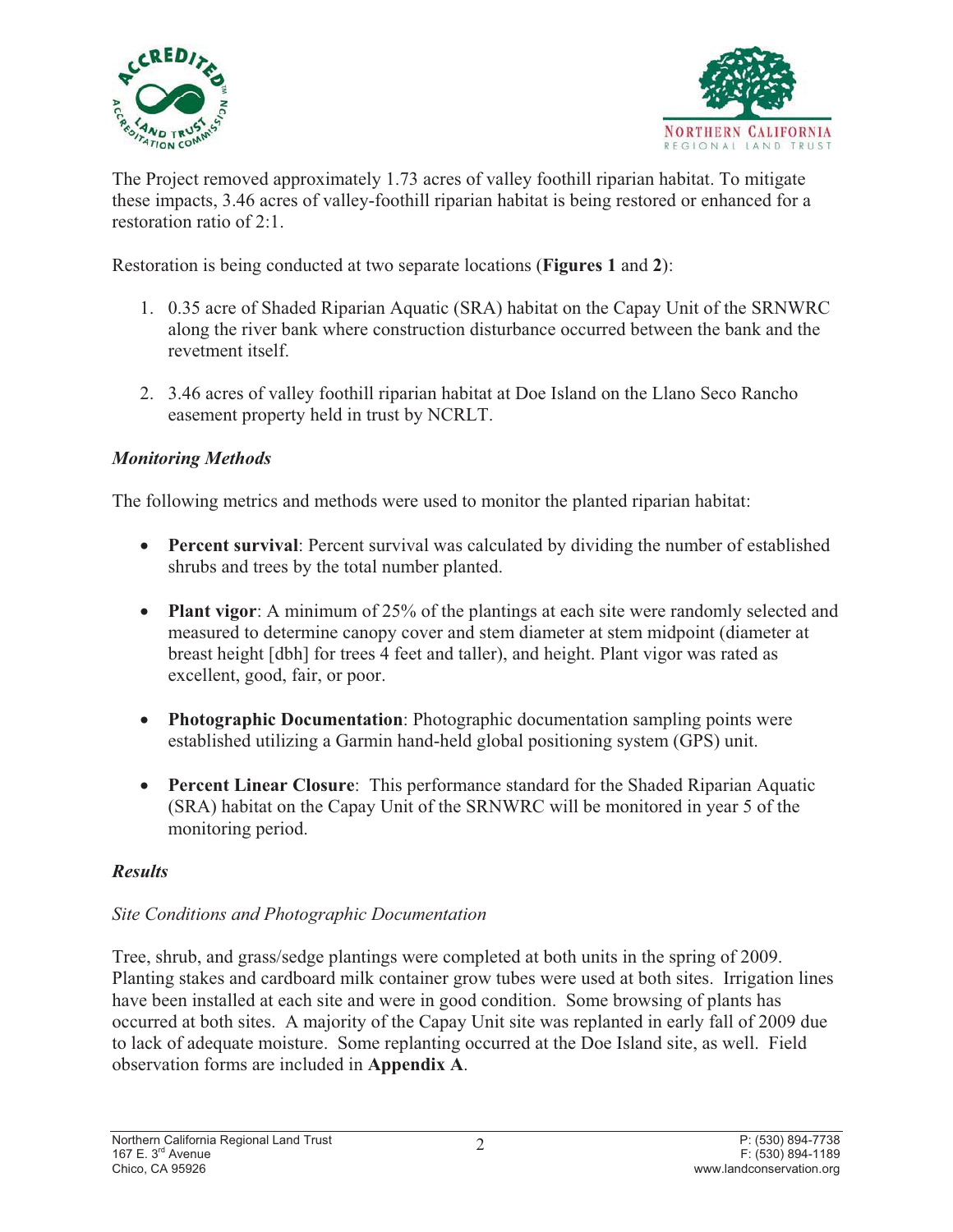



At the Capay Unit site, plantings include one row of trees, one row of mixed trees and shrubs, and one row of shrubs positioned perpendicular to the river bank, in addition to a Santa Barbara sedge plant at every tree location. Plantings include 98 shrubs consisting of arroyo willow, sandbar willow, and California rose, along with 85 trees comprised of Fremont cottonwood, western sycamore, and white alder.

The Doe Island site was planted in order to connect a mature riparian corridor resulting from a historical river oxbow. Plantings were completed in 14 rows, alternating overstory species (trees/large shrubs) and understory species (small shrubs/grasses) in each row. Overstory species include valley oak, western sycamore, mule fat, box elder, elderberry, coyote brush, California rose, and California blackberry. Understory species include deer grass, creeping ryegrass, mugwort, California goldenrod, hoary nettle, evening primrose, California pipevine, and clematis. The site includes a total of 2058 plantings.

Photo points were established at each site using a Garmin hand-held GPS unit, with compass bearings taken to record direction of photo observation (**Figures 1** and **2**). Photos are included in **Appendix B**.

## *Percent Survival*

All plants were evaluated to establish percent survival of plantings at each site.

This fall (2011) at the Capay Unit, 77 out of 183 tree/shrub plantings were determined to be alive, for a 42% survival rate. Out of 191 sedge plantings, 116 were found to be alive, resulting in a 61% survival rate. The survival rate of the entire community of plantings at the Capay Unit is 52%.

At the Doe Island site there were 2,038 original plantings made up of 1,028 overstory plantings and 1,010 understory plantings. This fall (2011) a total of 749 overstory plantings were determined to be alive, resulting in a 73% survival rate; and a total of 926 understory were determined to be alive, resulting in a 92% survival rate. The survival rate of the entire community of plantings at the Doe Island site is 82%.

### *Plant Vigor*

Of 81 plants monitored at the Capay Unit, the following plant vigor ratings were determined: poor – 0, fair – 17, good – 23, excellent – 4, missing/dead – 37. Of 472 plants evaluated at the Doe Island site, the following plant vigor ratings were determined:  $poor -43$ , fair – 95, good – 77, excellent – 80, missing/dead – 177. Plant vigor rating data sheets are provided in **Appendix A**.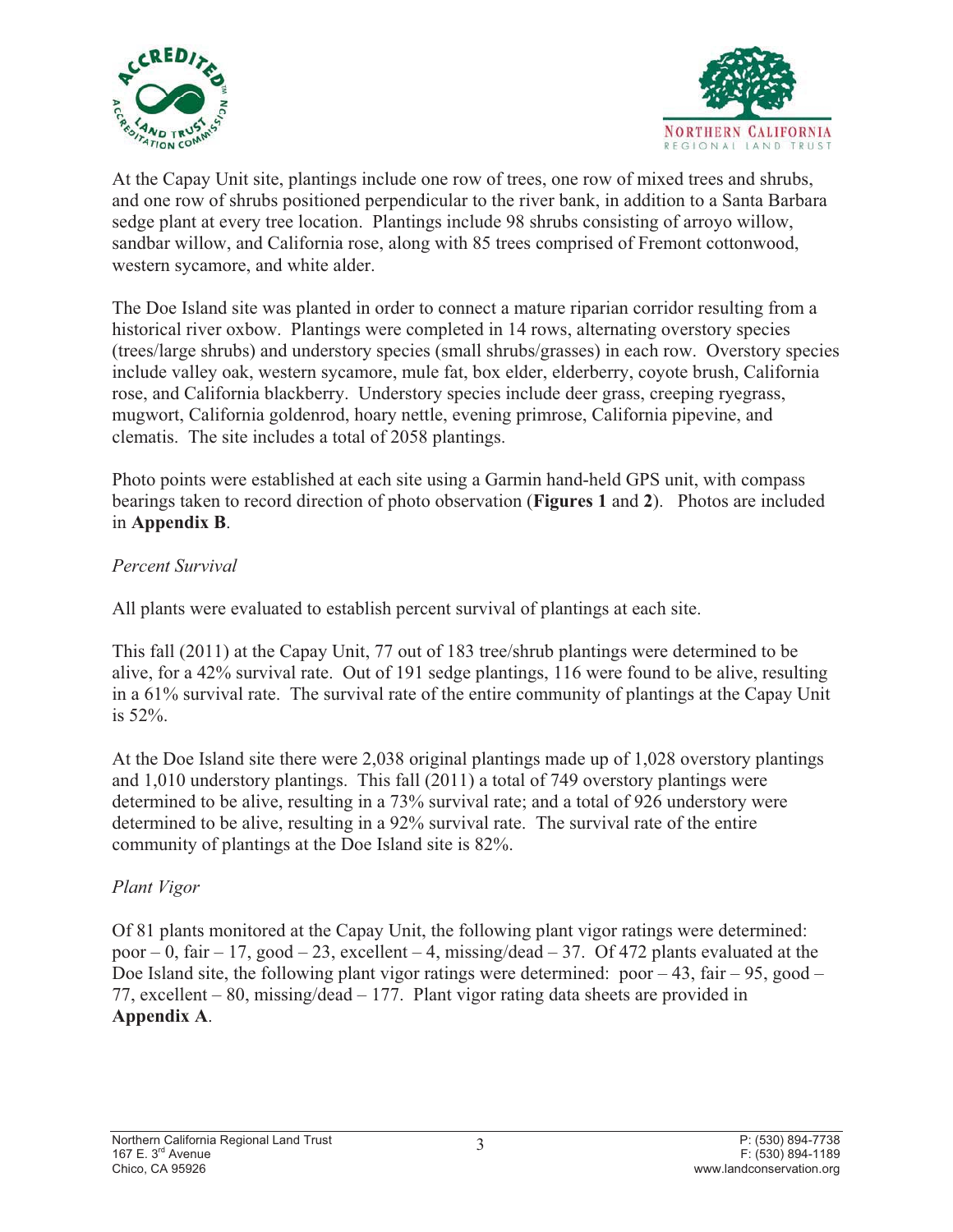



## *Conclusion*

Plantings at the Capay Unit were of much smaller stature than those at the Doe Island site. This is partially due to planting dates; however, growing conditions at the Capay Unit are less conducive due to sandy soils. This may continue to impact plant vigor and survival until plantings are fully established. It is recommended that both sites be monitored throughout the late spring and summer to assure that irrigation lines are functioning and plants are receiving adequate water. This is more critical at the Capay Unit due to sandy soils as mentioned above.

Furthermore, per Appendix F (Riparian Vegetation and Native Grassland Mitigation Plan) of the M&T Chico Ranch/Llano Seco Rancho Riparian Vegetation and Native Grassland Mitigation Plan, "during years subsequent to the first year of planting (i.e., 2009 through 2012), replanting of trees, shrubs, and herbaceous understory species will occur as needed to reach a survival goal of 60 percent after 5 years for the shoreline community and 80 percent for the riparian floodplain community. Specifically, if individual plants do not survive, larger individuals, which are more likely to persist, will be planted in place of those individuals. Consequently, if adequate survival and recruitment is occurring, little subsequent planting would be conducted." From the data collected, it appears that the riparian floodplain community at the Doe Island site is currently meeting its survival goal of 80% with a current survival rate of 82%, however, the shoreline community at the Capay Unit is short of its survival goal of 60% with a current survival rate of 52% and may require additional plantings.

### *Attachments*

Figure 1. Capay Unit Figure 2. Doe Island

## *Appendices*

A. NCRLT Vegetation Monitoring and Photo-documentation Dataforms

B. Photos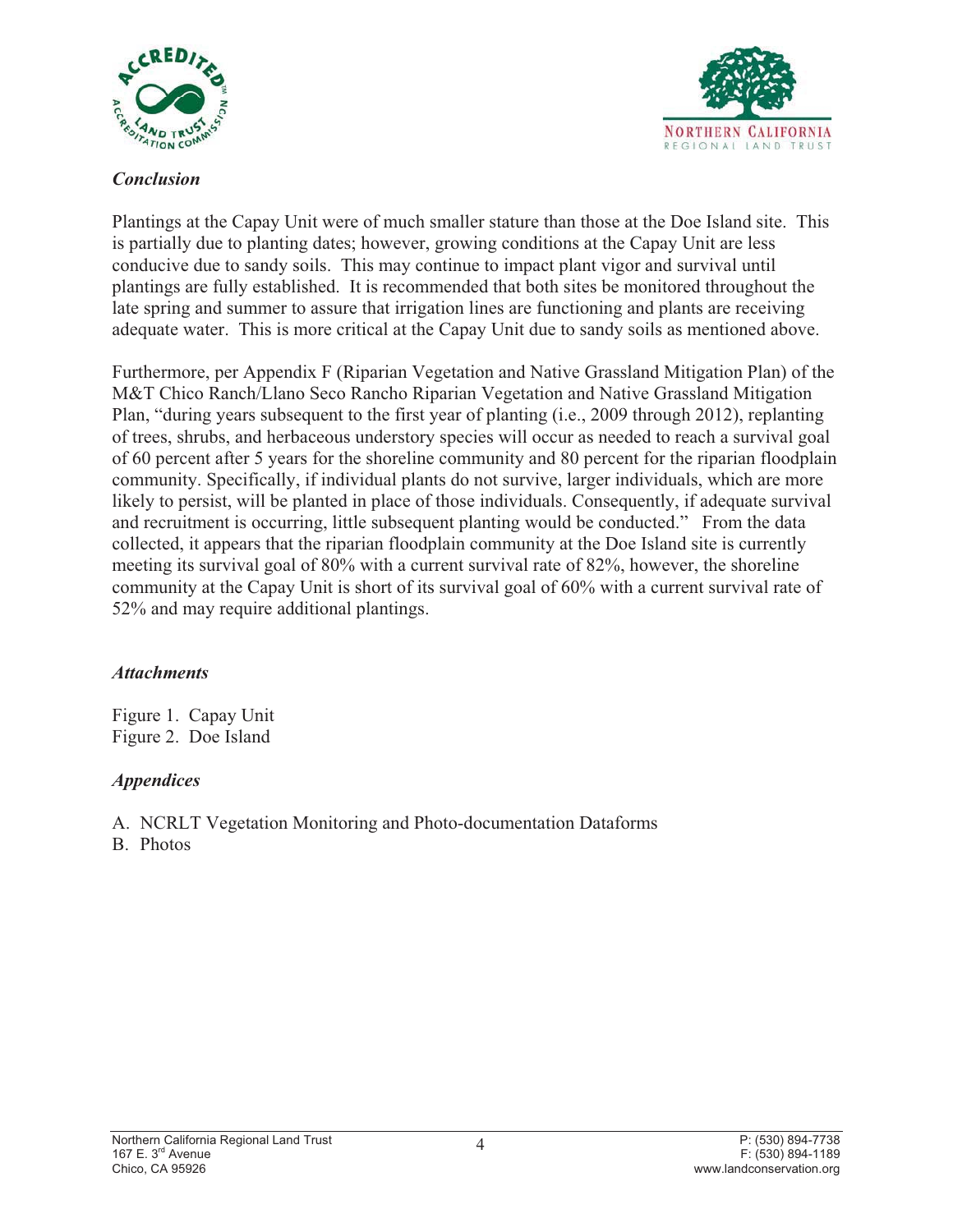

**NORTHERN CALIFORNIA** ONAL IAND TRU

Aerial Imagery: NAIP 2009<br>Prepared By: J. Watts<br>Date: 1/4/10

# "Capay" Mitigation Site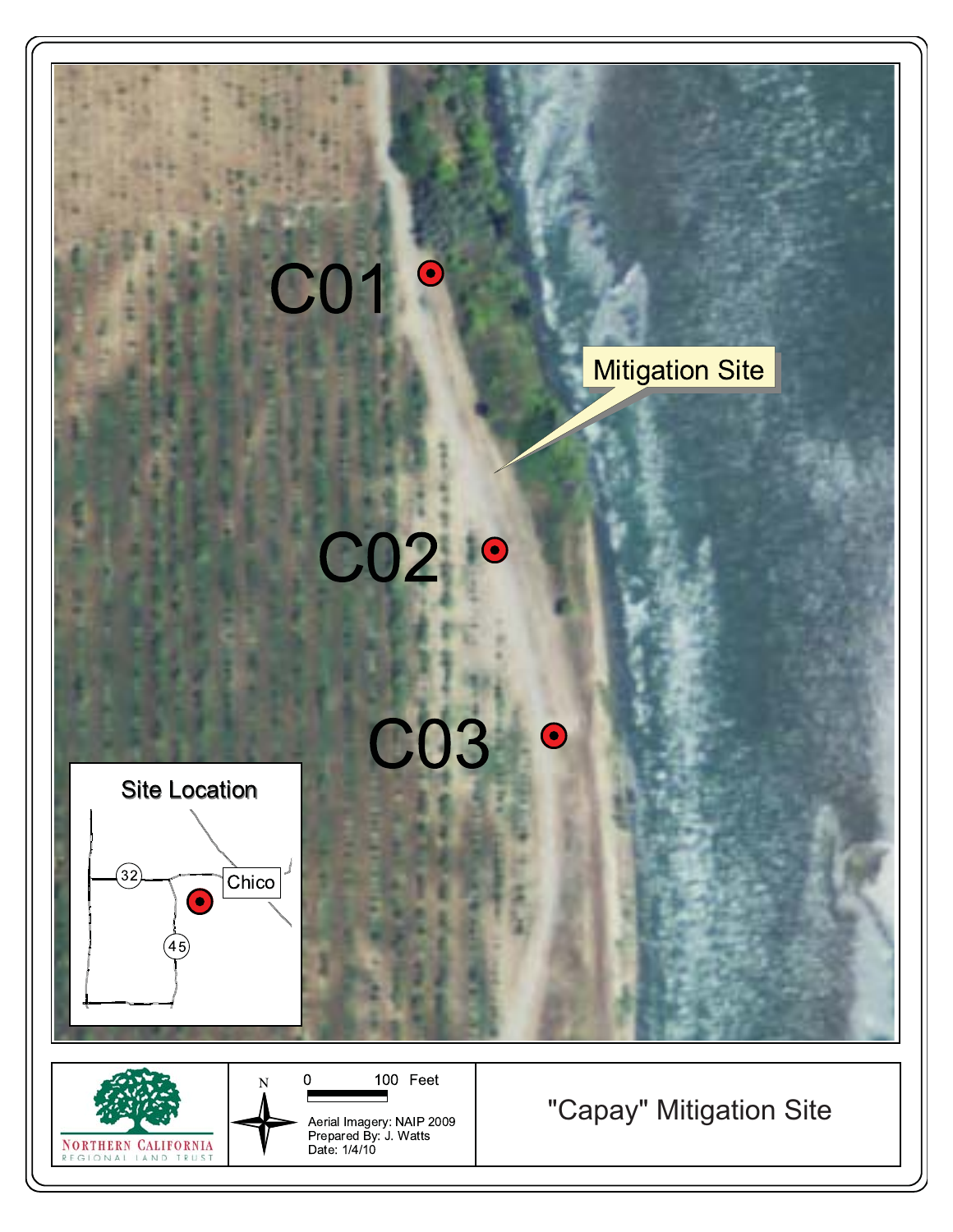

Aerial Imagery: NAIP 2009<br>Prepared By: J. Watts<br>Date: 1/4/10

**NORTHERN CALIFORNIA** REGIONAL LAND TRUST

"Doe Island" Mitigation Site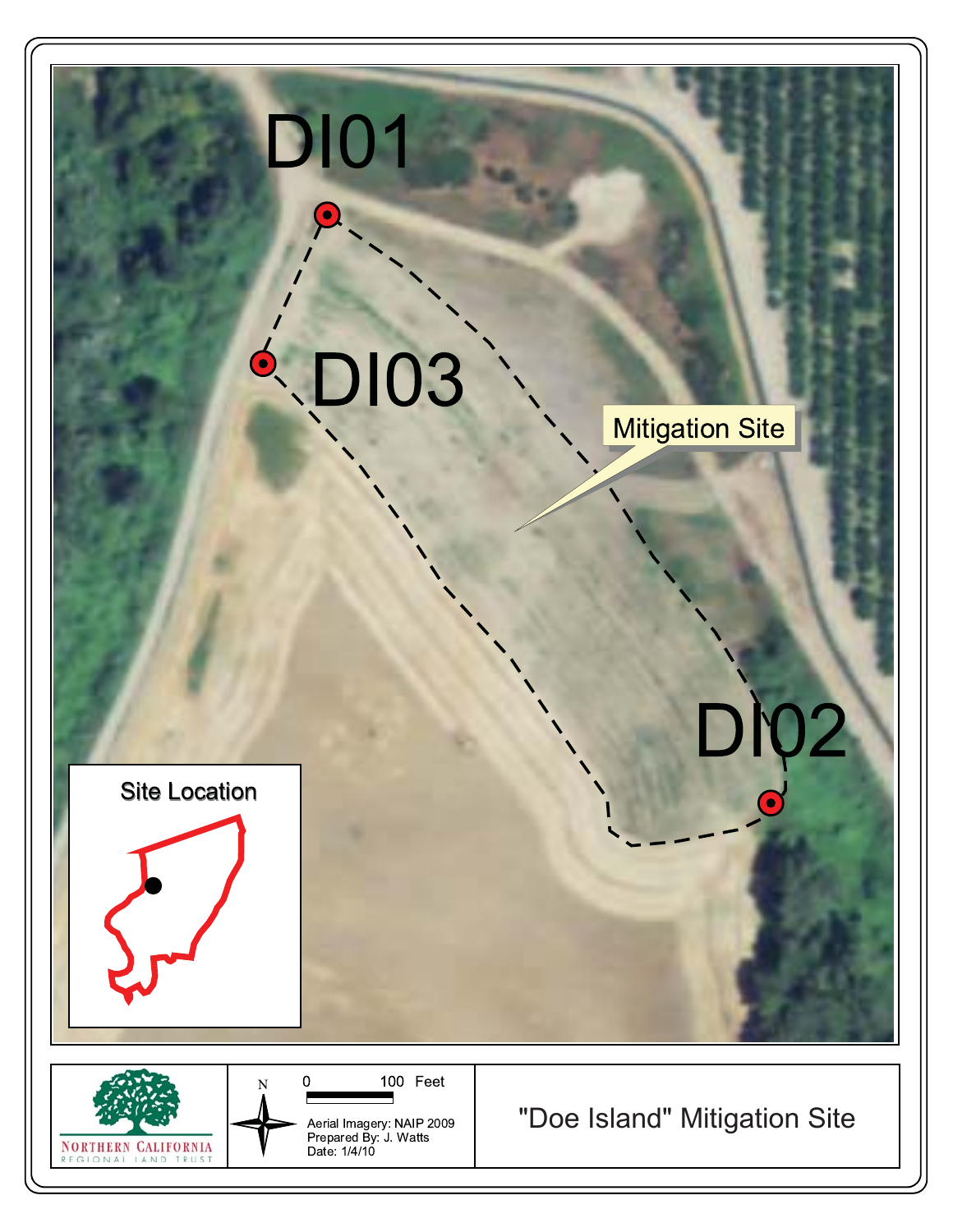



## **Appendix A: Monitoring Data Forms**

Field Observations Form Photodocumentation Data Form Vegetation Monitoring Data Form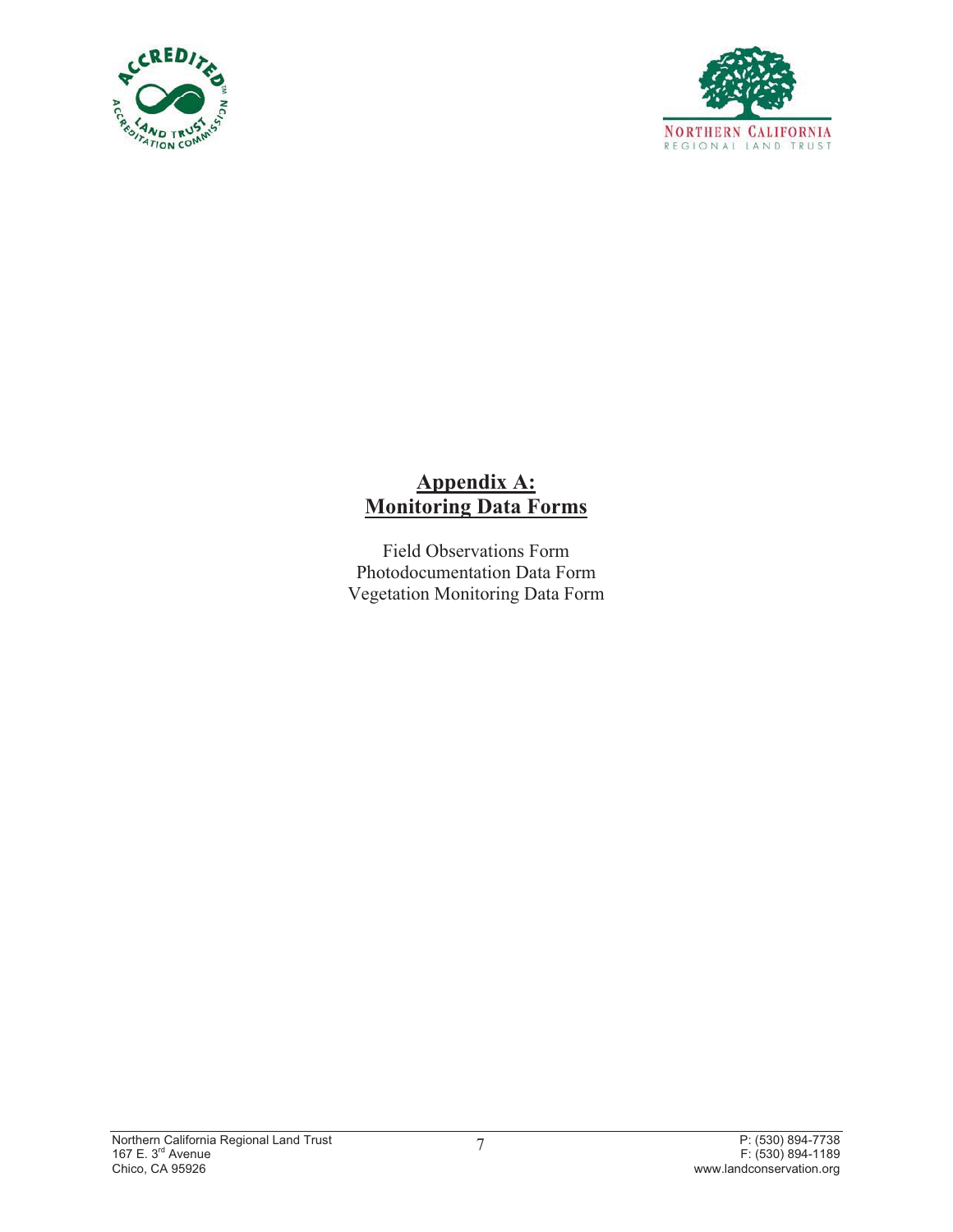### **NCRLT Field Observations Form** 1 of 1

#### Site: Capay Unit **County: Glenn**

**Date: 9-26-2011 Monitor(s): Zach Mendes**

**Notes:** general observable conditions (weather, growing conditions, irrigation system, fencing/exclosures, vandalism, etc.)

weather: clear and warm growing conditions: poor growth likely due to soil makeup irrigation system: in good condition fencing: none present note: some western sycamores snapped at trunk

**Soil moisture:** 1-dry (crumbly and dusty, near wilting point), 2-damp (crumbly but not dusty, some moisture), 3-moist (soft and friable, available water), 4-wet (leaves hand damp, near or above field capacity).

| <b>Sample</b> | moisture at depth (cm) | <b>Comments</b> |  |  |
|---------------|------------------------|-----------------|--|--|
|               | 10                     |                 |  |  |
|               |                        |                 |  |  |
|               |                        |                 |  |  |
|               |                        |                 |  |  |
|               |                        |                 |  |  |
|               |                        |                 |  |  |
|               |                        |                 |  |  |

**Understory Vegetation:** height (cm), cover of all veg (%), seed (1-ripe, 2-immature, 3-none)

| <b>Sample</b> | <b>Height</b> | <b>Cover</b> | <b>Seed</b> | $  -$<br><b>Dominate Plant Species</b> |
|---------------|---------------|--------------|-------------|----------------------------------------|
|               |               |              |             |                                        |
|               |               |              |             |                                        |
|               |               |              |             |                                        |
|               |               |              |             |                                        |
|               |               |              |             |                                        |
|               |               |              |             |                                        |

**Recommendations or follow-up required:**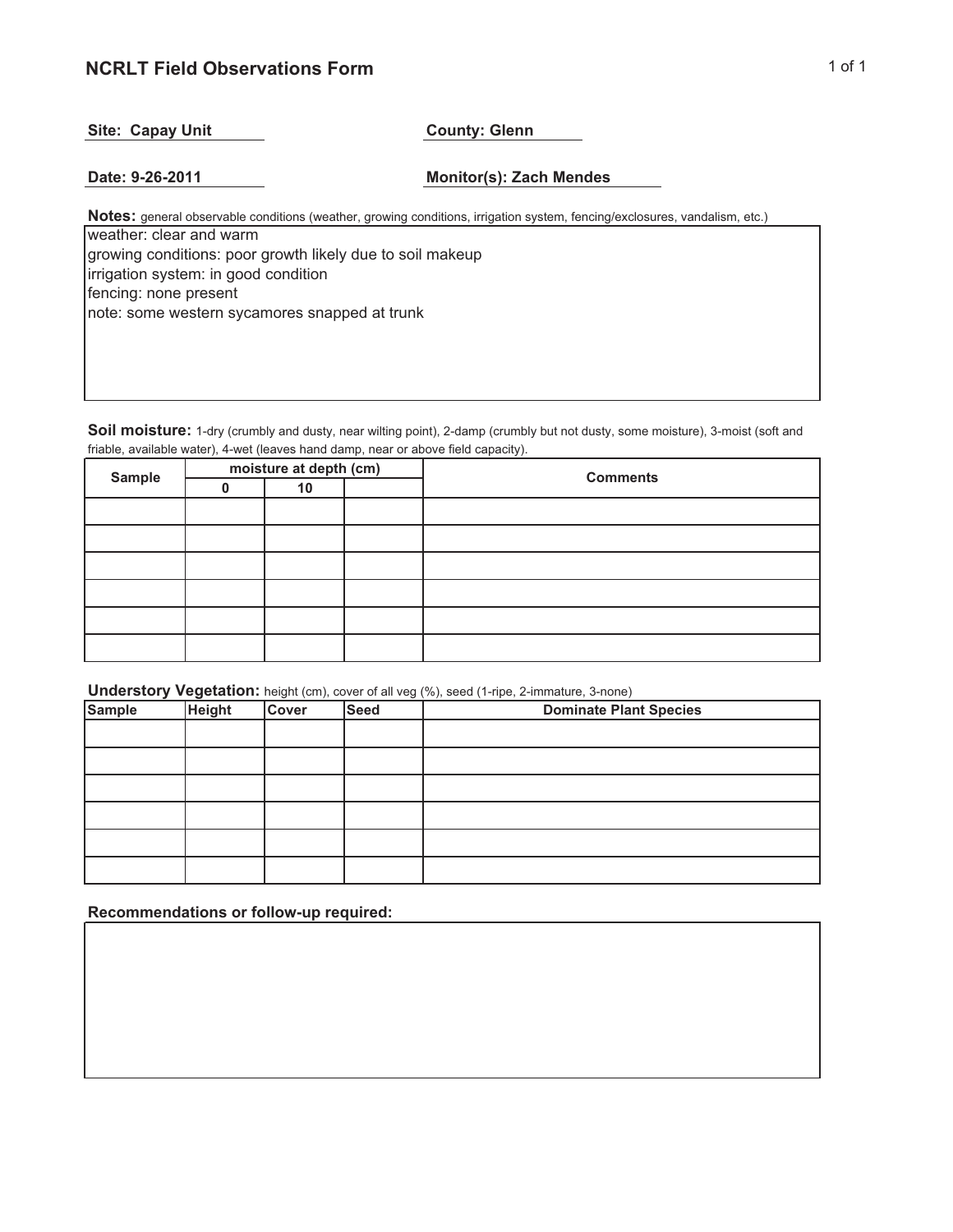## **NCRLT Photodocumentation Data Form**

| <b>Site: Capay Unit</b><br><b>County: Glenn</b> |                |                     | <b>USGS Quad: Ord Ferry</b>                   |                                    |         | <b>Camera Used: Canon Powershot A2200</b> |                                      |                      |
|-------------------------------------------------|----------------|---------------------|-----------------------------------------------|------------------------------------|---------|-------------------------------------------|--------------------------------------|----------------------|
| Date: 9-26-11                                   |                |                     |                                               | <b>Monitor's Name: Zach Mendes</b> |         |                                           |                                      | Camera Height (m): 2 |
| <b>Station</b><br>$\mathsf{ID}$                 | Photo<br>ID    | %CC                 | <b>Compass</b><br><b>Bearing</b><br>(degrees) | UTM(x)                             | UTM (y) | <b>Elevation</b><br>(m)                   | <b>GPS</b><br><b>Accuracy</b><br>(m) | <b>Comments</b>      |
| <b>C01</b>                                      | $\mathbf{1}$   | $\mathsf{O}\xspace$ | 230                                           | 590373                             | 4395319 | 28                                        | $\,$ 5 $\,$                          |                      |
| C <sub>02</sub>                                 | $\overline{2}$ | $\mathbf 0$         | 230                                           | 590399                             | 4395210 | 28                                        | $\,$ 5 $\,$                          |                      |
| C <sub>02</sub>                                 | $\mathfrak{S}$ | $\mathsf{O}\xspace$ | 20                                            | 590399                             | 4395210 | 28                                        | 5                                    |                      |
| C <sub>03</sub>                                 | $\overline{4}$ | $\mathsf{O}\xspace$ | $\overline{5}$                                | 590421                             | 4395139 | 28                                        | $\,$ 5 $\,$                          |                      |
|                                                 |                |                     |                                               |                                    |         |                                           |                                      |                      |
|                                                 |                |                     |                                               |                                    |         |                                           |                                      |                      |
|                                                 |                |                     |                                               |                                    |         |                                           |                                      |                      |
|                                                 |                |                     |                                               |                                    |         |                                           |                                      |                      |
|                                                 |                |                     |                                               |                                    |         |                                           |                                      |                      |
|                                                 |                |                     |                                               |                                    |         |                                           |                                      |                      |
|                                                 |                |                     |                                               |                                    |         |                                           |                                      |                      |
|                                                 |                |                     |                                               |                                    |         |                                           |                                      |                      |
|                                                 |                |                     |                                               |                                    |         |                                           |                                      |                      |
|                                                 |                |                     |                                               |                                    |         |                                           |                                      |                      |
|                                                 |                |                     |                                               |                                    |         |                                           |                                      |                      |
|                                                 |                |                     |                                               |                                    |         |                                           |                                      |                      |
|                                                 |                |                     |                                               |                                    |         |                                           |                                      |                      |
|                                                 |                |                     |                                               |                                    |         |                                           |                                      |                      |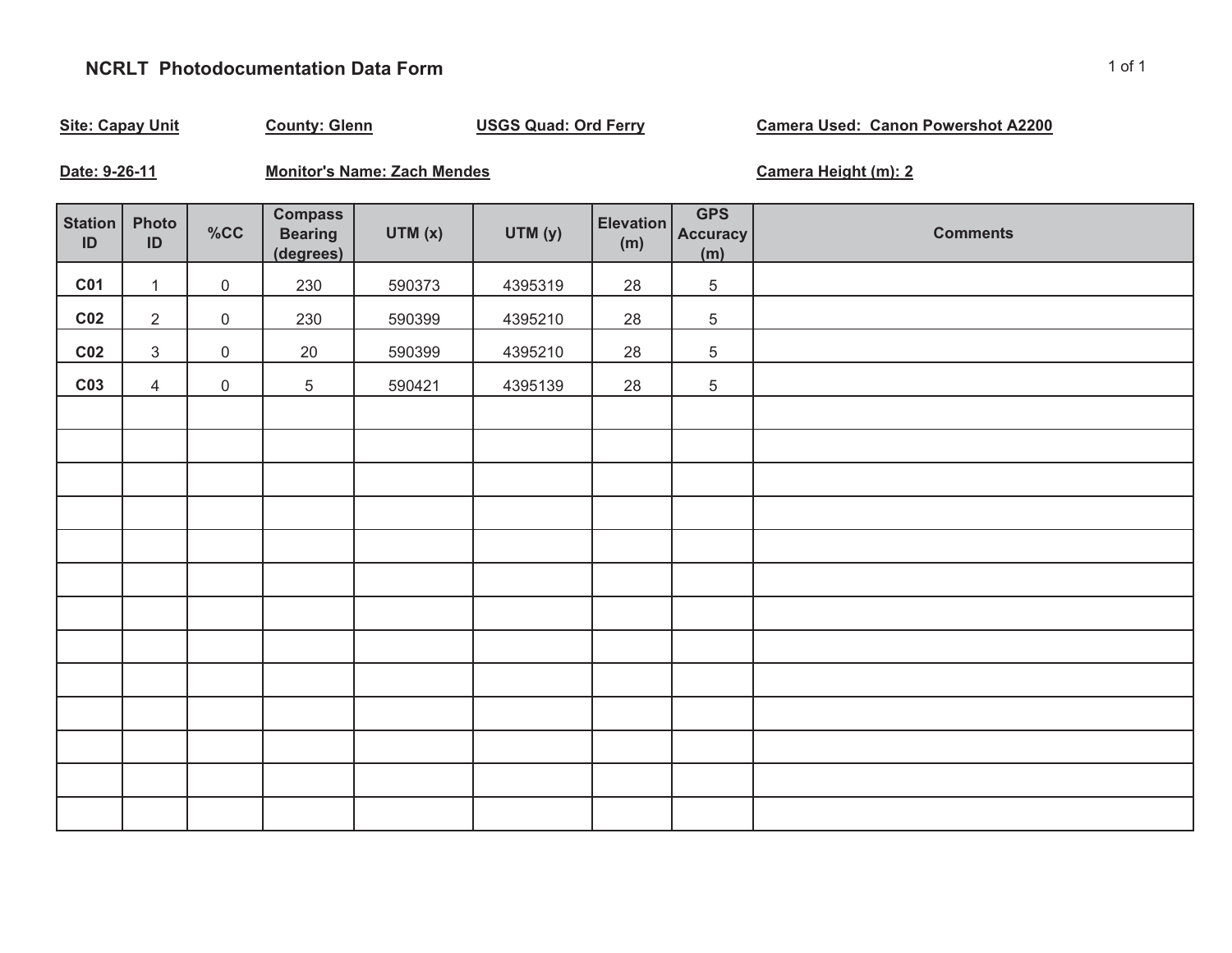## **NCRLT Vegetation Monitoring Data Form Capay Unit** Capay Unit

1

Percent survival: The number of established trees and shrubs that were planted during the initial planting are determined during each of the five years in the monitoring timeline. Plant Vigor: During each of the 5 monitoring years, 25 percent of the plantings in each mitigation area are randomly selected and measured to determine canopy size, stem diameter at stem midpoint (diameter at breast height [dbh] for trees 4 feet and taller), and height. Plant vigor\* is rated as excellent, good, fair, or poor.

#### **Site: Capay**

**County: Glenn**

#### Date: 9/26/2011 Monitor's Name: Z. Mendes

\*Vigor: poor (discolored, growth stunted, plant stressed), fair (mostly green, average to below average growth, plant not remarkable), good (leaves green, average to above average growth ), excellent (rapid growth, plant thriving). #A/D/M: alive, dead, missing or not planted

| <b>Plant ID</b> | $A/D/M^*$                 |      | Canopy Size (cm)   Stem Diamter (cm) | Height (cm) $\vert$ | <b>Vigor Rating</b> | <b>Comments</b> |
|-----------------|---------------------------|------|--------------------------------------|---------------------|---------------------|-----------------|
| $3-1a$          | M                         |      |                                      |                     |                     |                 |
| $3-1b$          | M                         |      |                                      |                     |                     |                 |
| $3-4a$          | A                         | 122  | <b>NA</b>                            | 114                 | $\mathsf F$         |                 |
| $3-4b$          | A                         | 12.5 | <b>NA</b>                            | 25                  | G                   |                 |
| $3-7a$          | A                         | 152  | 2.5                                  | 244                 | E                   |                 |
| $3-7b$          | A                         | 25   | <b>NA</b>                            | 24                  | G                   |                 |
| $3-11a$         | $\boldsymbol{\mathsf{A}}$ | 117  | 0.6                                  | 135                 | G                   |                 |
| $3-11b$         | A                         | 20   | <b>NA</b>                            | 30                  | G                   |                 |
| $3-14a$         | A                         | 188  | 1.3                                  | 244                 | E                   |                 |
| $3-14b$         | $\mathsf{A}$              | 18   | <b>NA</b>                            | 25                  | $\overline{F}$      |                 |
| $3-20a$         | M                         |      |                                      |                     |                     |                 |
| $3-20b$         | M                         |      |                                      |                     |                     |                 |
| $3-25a$         | D                         |      |                                      |                     |                     |                 |
| $3-25b$         | M                         |      |                                      |                     |                     |                 |
| $3-30a$         | M                         |      |                                      |                     |                     |                 |
| $3-30b$         | A                         | 20   | <b>NA</b>                            | 30                  | G                   |                 |
| $3-35a$         | A                         | 274  | 5                                    | 457                 | $\overline{E}$      |                 |
| $3-35b$         | A                         | 30   | <b>NA</b>                            | 50                  | $\overline{F}$      |                 |
| $3-40a$         | M                         |      |                                      |                     |                     |                 |
| $3-40b$         | A                         | 91   | <b>NA</b>                            | 61                  | $\mathsf F$         |                 |
| $3-44a$         | $\boldsymbol{\mathsf{A}}$ | 244  | 7.6                                  | 580                 | G                   |                 |
| $3-44b$         | M                         |      |                                      |                     |                     |                 |
| $3-49a$         | A                         | 305  | 5                                    | 213                 | G                   |                 |
| $3-49b$         | A                         | 25   | <b>NA</b>                            | 60                  | G                   |                 |
| $3-52a$         | D                         |      |                                      |                     |                     |                 |
| $3-52b$         | M                         |      |                                      |                     |                     |                 |
| $3-56a$         | D                         |      |                                      |                     |                     |                 |
| $3-56b$         | $\boldsymbol{\mathsf{A}}$ | 25   | <b>NA</b>                            | 25                  | $\mathsf F$         |                 |
| $2-1a$          | A                         | 91   | 1.2                                  | 210                 | $\mathsf F$         |                 |
| $2-1b$          | A                         | 99   | <b>NA</b>                            | 112                 | F                   |                 |
| $2-5a$          | M                         |      |                                      |                     |                     |                 |
| $2-5b$          | A                         | 45   | <b>NA</b>                            | 61                  | G                   |                 |
|                 |                           |      |                                      |                     |                     |                 |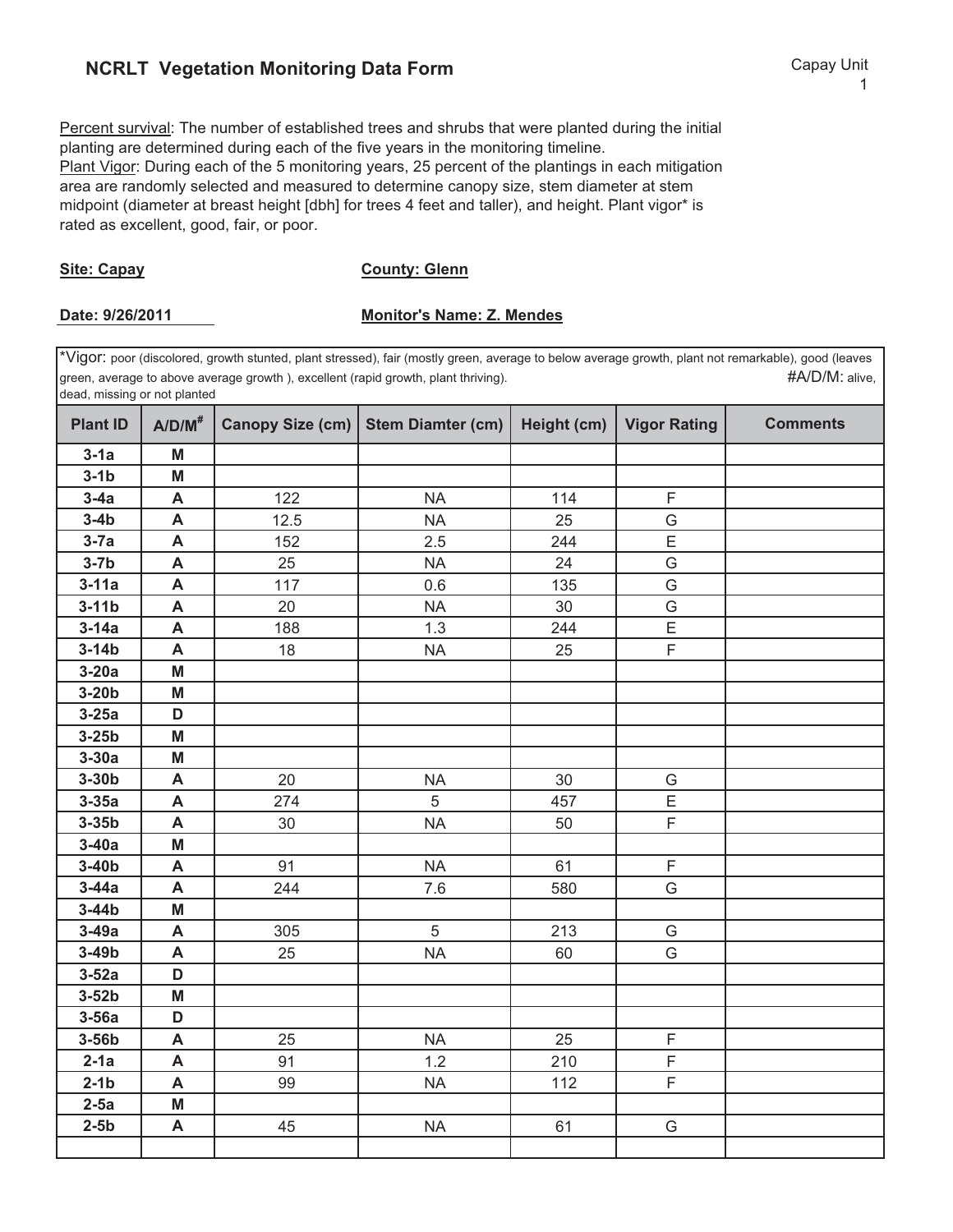# **NCRLT Vegetation Monitoring Data Form Capay Unit Capay Unit**

| $2-9a$             | M                         |     |           |     |                  |  |
|--------------------|---------------------------|-----|-----------|-----|------------------|--|
| $2-9b$             | M                         |     |           |     |                  |  |
| $2-13a$            | M                         |     |           |     |                  |  |
| $2-13b$            | A                         | 100 | <b>NA</b> | 112 | G                |  |
| $2-17a$            | M                         |     |           |     |                  |  |
| $2-17b$            | A                         | 75  | <b>NA</b> | 100 | G                |  |
| $2-22a$            | M                         |     |           |     |                  |  |
| $2-22b$            | A                         | 155 | <b>NA</b> | 130 | G                |  |
| $2-26a$            | M                         |     |           |     |                  |  |
| $2-26b$            | M                         |     |           |     |                  |  |
| $2-30a$            | $\mathsf{A}$              | 91  | 0.6       | 198 | $\mathsf F$      |  |
| $2-30b$            | D                         |     |           |     |                  |  |
| $2-33a$            | M                         |     |           |     |                  |  |
| $2-33b$            | A                         | 100 | <b>NA</b> | 129 | E                |  |
| $2-38a$            | A                         | 122 | 1.3       | 213 | G                |  |
| $2-38b$            | A                         | 99  | <b>NA</b> | 75  | G                |  |
| $2-43a$            | M                         |     |           |     |                  |  |
| $2-43b$            | $\mathsf{A}$              | 74  | <b>NA</b> | 100 | G                |  |
| $2-46a$            | M                         |     |           |     |                  |  |
| $2-46b$            | A                         | 100 | <b>NA</b> | 70  | G                |  |
| $2-49a$            | A                         | 90  | 1.25      | 259 | G                |  |
| $2-49b$            | A                         | 75  | <b>NA</b> | 60  | G                |  |
| $2-55a$            | M                         |     |           |     |                  |  |
| $2-55b$            | A                         | 36  | <b>NA</b> | 50  | G                |  |
| $2-59a$            | $\boldsymbol{\mathsf{A}}$ | 75  | 0.5       | 180 | $\mathsf F$      |  |
| $2-59b$            | A                         | 80  | <b>NA</b> | 90  | G                |  |
| $2-65a$            | M                         |     |           |     |                  |  |
| $2-65b$            | A                         | 20  | <b>NA</b> | 40  | F                |  |
| $2-69a$            | M                         |     |           |     |                  |  |
| $2-69b$            | A                         | 25  | <b>NA</b> | 60  | F                |  |
| $2-74a$            | M                         |     |           |     |                  |  |
| $2-74b$            | M                         |     |           |     |                  |  |
| $2-78a$            | M                         |     |           |     |                  |  |
| $2-78b$            | A                         | 25  | <b>NA</b> | 25  | F                |  |
| $2-82a$            | M                         |     |           |     |                  |  |
| $2-82b$            | M                         |     |           |     |                  |  |
| $1-3a$             | A                         | 61  | 0.6       | 152 | F                |  |
| $1-3b$             | M                         |     |           |     |                  |  |
| $1-10a$            | A                         | 244 | 1.3       | 183 | F<br>$\mathsf F$ |  |
| $1-10b$            | A                         | 30  | <b>NA</b> | 80  | $\overline{G}$   |  |
| $1-15a$            | A                         | 122 | 1.25      | 122 |                  |  |
| $1-15b$            | M<br>A                    |     | 0.6       |     |                  |  |
| $1-45a$            |                           | 122 |           | 152 | G                |  |
| $1-45b$<br>$1-41a$ | A<br>M                    | 75  | <b>NA</b> | 30  | E                |  |
| $1-41b$            | A                         | 100 | <b>NA</b> | 100 | G                |  |
| $1-38a$            | A                         | 122 | NA        | 91  | $\overline{F}$   |  |
|                    |                           |     |           |     |                  |  |
| $1-38b$            | M                         |     |           |     |                  |  |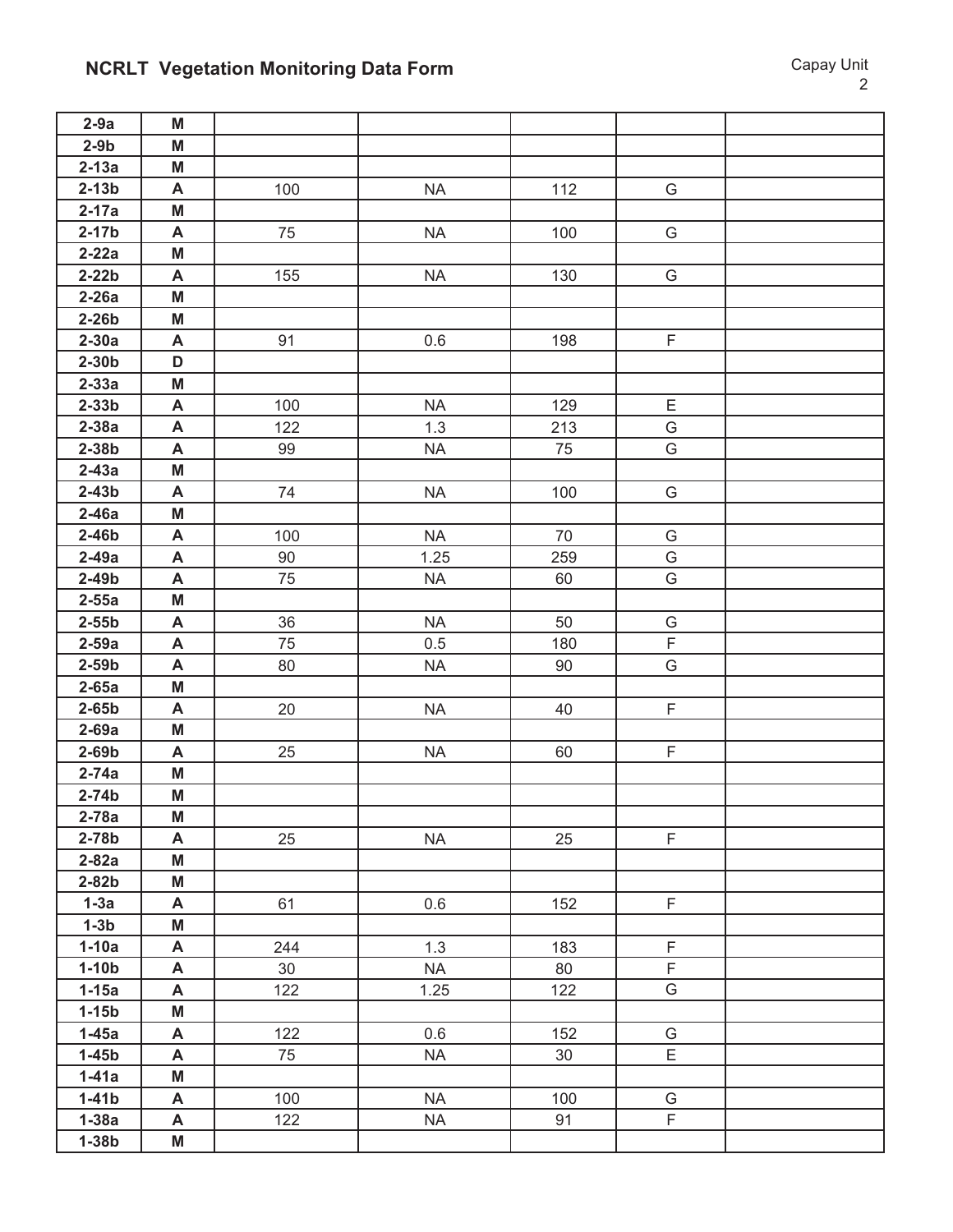# **NCRLT Vegetation Monitoring Data Form Capay Unit Capay Unit**

| $1-34a$ | $\overline{\mathsf{A}}$ | NA | NA | 46 | $\overline{F}$ |  |
|---------|-------------------------|----|----|----|----------------|--|
| $1-34b$ | $\overline{M}$          |    |    |    |                |  |
|         |                         |    |    |    |                |  |
|         |                         |    |    |    |                |  |
|         |                         |    |    |    |                |  |
|         |                         |    |    |    |                |  |
|         |                         |    |    |    |                |  |
|         |                         |    |    |    |                |  |
|         |                         |    |    |    |                |  |
|         |                         |    |    |    |                |  |
|         |                         |    |    |    |                |  |
|         |                         |    |    |    |                |  |
|         |                         |    |    |    |                |  |
|         |                         |    |    |    |                |  |
|         |                         |    |    |    |                |  |
|         |                         |    |    |    |                |  |
|         |                         |    |    |    |                |  |
|         |                         |    |    |    |                |  |
|         |                         |    |    |    |                |  |
|         |                         |    |    |    |                |  |
|         |                         |    |    |    |                |  |
|         |                         |    |    |    |                |  |
|         |                         |    |    |    |                |  |
|         |                         |    |    |    |                |  |
|         |                         |    |    |    |                |  |
|         |                         |    |    |    |                |  |
|         |                         |    |    |    |                |  |
|         |                         |    |    |    |                |  |
|         |                         |    |    |    |                |  |
|         |                         |    |    |    |                |  |
|         |                         |    |    |    |                |  |
|         |                         |    |    |    |                |  |
|         |                         |    |    |    |                |  |
|         |                         |    |    |    |                |  |
|         |                         |    |    |    |                |  |
|         |                         |    |    |    |                |  |
|         |                         |    |    |    |                |  |
|         |                         |    |    |    |                |  |
|         |                         |    |    |    |                |  |
|         |                         |    |    |    |                |  |
|         |                         |    |    |    |                |  |
|         |                         |    |    |    |                |  |
|         |                         |    |    |    |                |  |
|         |                         |    |    |    |                |  |
|         |                         |    |    |    |                |  |
|         |                         |    |    |    |                |  |
|         |                         |    |    |    |                |  |
|         |                         |    |    |    |                |  |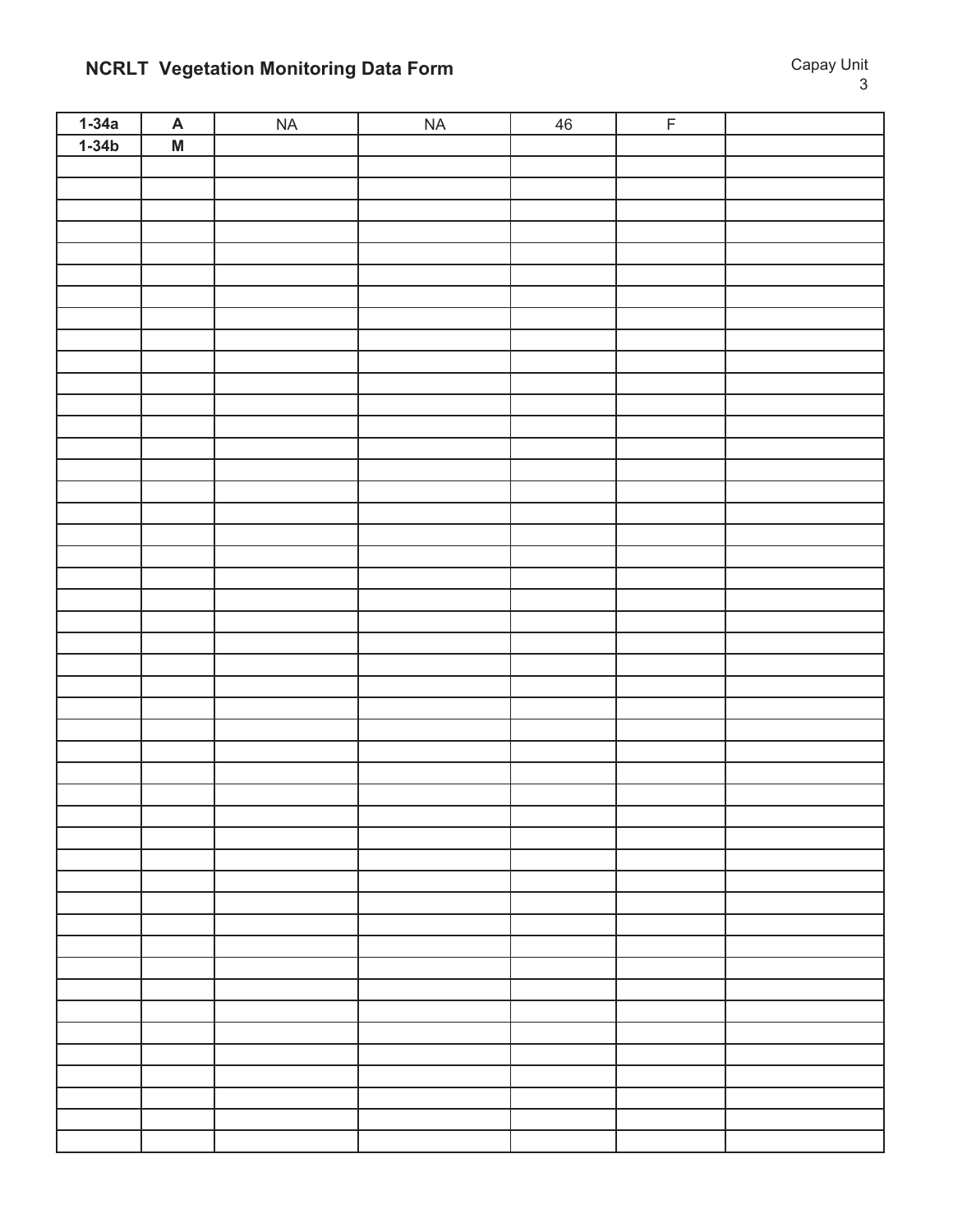#### **Site: Doe Island County: Butte**

**Date: 9-27-11 & 9-28-11 Monitor(s): Z. Mendes**

**Notes:** general observable conditions (weather, growing conditions, irrigation system, fencing/exclosures, vandalism, etc.)

weather: clear and warm growing conditions: site has demonstrated good growth irrigation system: in good condition fencing: none present note: some browsing of planted trees has occurred

**Soil moisture:** 1-dry (crumbly and dusty, near wilting point), 2-damp (crumbly but not dusty, some moisture), 3-moist (soft and friable, available water), 4-wet (leaves hand damp, near or above field capacity).

| <b>Sample</b> | moisture at depth (cm) | <b>Comments</b> |  |  |
|---------------|------------------------|-----------------|--|--|
|               | 10                     |                 |  |  |
|               |                        |                 |  |  |
|               |                        |                 |  |  |
|               |                        |                 |  |  |
|               |                        |                 |  |  |
|               |                        |                 |  |  |
|               |                        |                 |  |  |

**Understory Vegetation:** height (cm), cover of all veg (%), seed (1-ripe, 2-immature, 3-none)

| <b>Sample</b> | <b>Height</b> | <b>Cover</b> | <b>Seed</b> | <b>Dominate Plant Species</b> |
|---------------|---------------|--------------|-------------|-------------------------------|
|               |               |              |             |                               |
|               |               |              |             |                               |
|               |               |              |             |                               |
|               |               |              |             |                               |
|               |               |              |             |                               |
|               |               |              |             |                               |

**Recommendations or follow-up required:**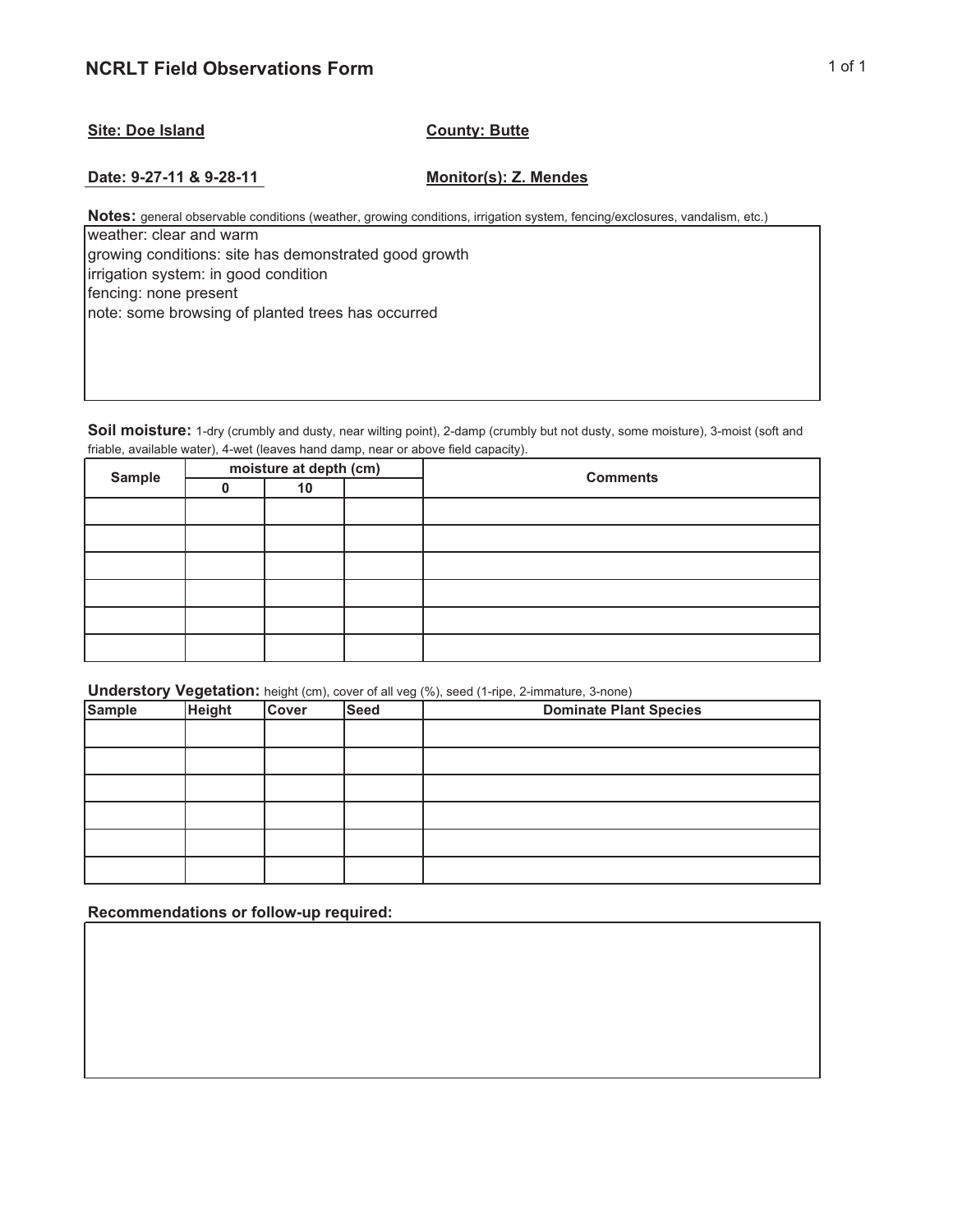## **NCRLT Photodocumentation Data Form**

| <b>Site: Doe Island</b><br><b>County: Butte</b> |                |                     | <b>USGS Quad: Llano Seco</b>                  |                                  |         | Camera Used: Canon PowerShot A2200 14.1 MP |                                      |                      |
|-------------------------------------------------|----------------|---------------------|-----------------------------------------------|----------------------------------|---------|--------------------------------------------|--------------------------------------|----------------------|
| Date: 9-26-11                                   |                |                     |                                               | <b>Monitor's Name: Z. Mendes</b> |         |                                            |                                      | Camera Height (m): 2 |
| Station<br>ID                                   | Photo<br>ID    | %CC                 | <b>Compass</b><br><b>Bearing</b><br>(degrees) | UTM(x)                           | UTM (y) | Elevation<br>(m)                           | <b>GPS</b><br><b>Accuracy</b><br>(m) | <b>Comments</b>      |
| DI <sub>1</sub>                                 | $\mathbf{1}$   | 0                   | 210                                           | 588140                           | 4384748 | 36                                         | 5                                    |                      |
| DI <sub>1</sub>                                 | $\mathbf{2}$   | 0                   | 250                                           | 588140                           | 4384748 | 36                                         | $\,$ 5 $\,$                          |                      |
| DI <sub>2</sub>                                 | 5              | $\mathsf{O}\xspace$ | 60                                            | 588298                           | 4384536 | 36                                         | $\sqrt{5}$                           |                      |
| <b>DI 2</b>                                     | 6,7            | $\mathsf{O}\xspace$ | 100                                           | 588298                           | 4384536 | 36                                         | 5                                    |                      |
| <b>DI3</b>                                      | $\mathfrak{S}$ | $\mathsf{O}\xspace$ | 340                                           | 588117                           | 4384692 | 36                                         | 5                                    |                      |
| <b>DI3</b>                                      | $\overline{4}$ | 0                   | 260                                           | 588117                           | 4384692 | 36                                         | $\,$ 5 $\,$                          |                      |
|                                                 |                |                     |                                               |                                  |         |                                            |                                      |                      |
|                                                 |                |                     |                                               |                                  |         |                                            |                                      |                      |
|                                                 |                |                     |                                               |                                  |         |                                            |                                      |                      |
|                                                 |                |                     |                                               |                                  |         |                                            |                                      |                      |
|                                                 |                |                     |                                               |                                  |         |                                            |                                      |                      |
|                                                 |                |                     |                                               |                                  |         |                                            |                                      |                      |
|                                                 |                |                     |                                               |                                  |         |                                            |                                      |                      |
|                                                 |                |                     |                                               |                                  |         |                                            |                                      |                      |
|                                                 |                |                     |                                               |                                  |         |                                            |                                      |                      |
|                                                 |                |                     |                                               |                                  |         |                                            |                                      |                      |
|                                                 |                |                     |                                               |                                  |         |                                            |                                      |                      |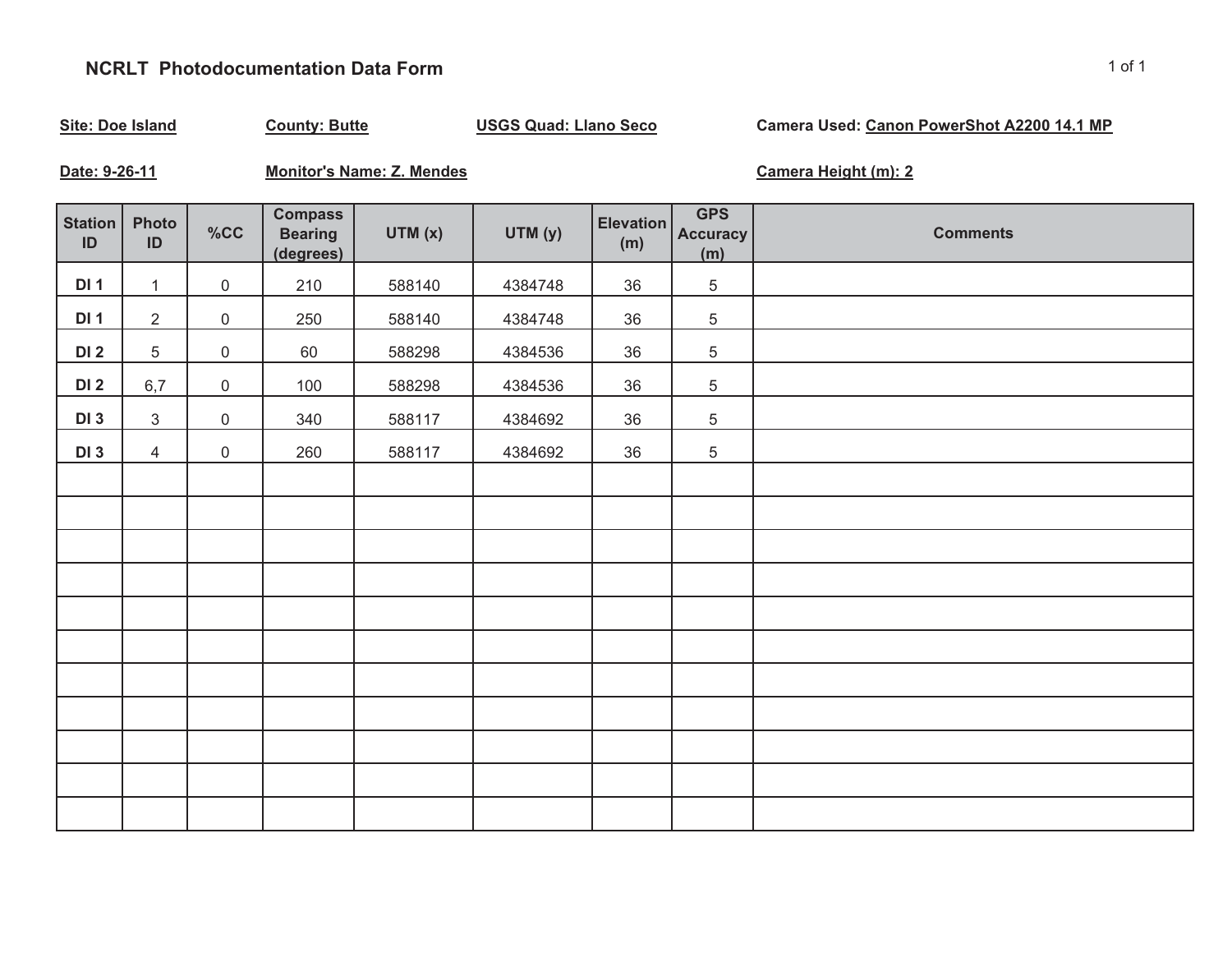### **NCRLT Vegetation Monitoring Data Form** 1 **1**

Percent survival: The number of established trees and shrubs that were planted during the initial planting are determined during each of the five years in the monitoring timeline. Plant Vigor: During each of the 5 monitoring years, 25 percent of the plantings in each mitigation area are randomly selected and measured to determine canopy size, stem diameter at stem midpoint (diameter at breast height [dbh] for trees 4 feet and taller), and height. Plant vigor\* is rated as excellent, good, fair, or poor.

\*Please note that due to the high number of plantings on this site, only data collected for the "plant vigor" sub-sample are included on this datasheet. Survivorship data were documented in a different format following the planting map provided by Llano Seco Rancho and are available upon request.

#### **Site: Doe Island**

#### **County: Butte**

#### **Date: 9/27/2011 & 9/28/2011 Monitor's Name: Z. Mendes**

\*Vigor: poor (discolored, growth stunted, plant stressed), fair (mostly green, average to below average growth, plant not remarkable), good (leaves green, average to above average growth ), excellent (rapid growth, plant thriving).  $\#A/D/M$ : alive, dead, missing or not planted

| <b>Plant ID</b> | $A/D/M^*$                 | Canopy Size (cm) | <b>Stem Diamter (cm)</b>  | Height (cm) | <b>Vigor Rating</b> | <b>Comments</b> |
|-----------------|---------------------------|------------------|---------------------------|-------------|---------------------|-----------------|
| $1-1a$          | A                         | 275              | $\ensuremath{\mathsf{3}}$ | 275         | G                   |                 |
| $1-1b$          | A                         | 91               | <b>NA</b>                 | 122         | E                   |                 |
| $1-3a$          | A                         | 90               | 1.25                      | 152         | F                   |                 |
| $1-3b$          | A                         | 150              | 0.3                       | 150         | $\mathsf F$         |                 |
| $1-8a$          | M                         |                  |                           |             |                     |                 |
| $1-8b$          | A                         | 91               | <b>NA</b>                 | 90          | G                   |                 |
| $1-11a$         | A                         | 61               | 0.6                       | 213         | $\mathsf P$         |                 |
| $1-11b$         | A                         | 183              | <b>NA</b>                 | 30          | $\mathsf E$         |                 |
| $1-16a$         | A                         | 305              | 3                         | 300         | G                   |                 |
| $1-16b$         | A                         | <b>NA</b>        | <b>NA</b>                 | <b>NA</b>   | G                   |                 |
| $1-20a$         | M                         |                  |                           |             |                     |                 |
| $1-20b$         | A                         | 122              | <b>NA</b>                 | 91          | E                   |                 |
| $1-26a$         | A                         | 366              | $\overline{4}$            | 455         | G                   |                 |
| $1-26b$         | $\boldsymbol{\mathsf{A}}$ | <b>NA</b>        | <b>NA</b>                 | <b>NA</b>   | G                   |                 |
| $1-34a$         | A                         | 244              | 2.5                       | 457         | G                   |                 |
| $1-34b$         | A                         | <b>NA</b>        | <b>NA</b>                 | <b>NA</b>   | G                   |                 |
| $1-38a$         | A                         | 183              | <b>NA</b>                 | 91          | $\overline{E}$      |                 |
| $1-38b$         | M                         |                  |                           |             |                     |                 |
| $1-41a$         | A                         | 61               | 5                         | 305         | E                   |                 |
| $1-41b$         | $\boldsymbol{\mathsf{A}}$ | 60               | <b>NA</b>                 | 90          | G                   |                 |
| $1-44a$         | A                         | 91               | 1.25                      | 210         | $\mathsf F$         |                 |
| $1-44b$         | $\boldsymbol{\mathsf{A}}$ | 305              | 0.6                       | 152         | $\mathsf E$         |                 |
| $1-50a$         | M                         |                  |                           |             |                     |                 |
| $1-50b$         | A                         | 61               | <b>NA</b>                 | 107         | F                   |                 |
| $1-54a$         | M                         |                  |                           |             |                     |                 |
| $1-54b$         | M                         |                  |                           |             |                     |                 |
| $1-59a$         | A                         | 244              | 1.25                      | 168         | $\mathsf F$         |                 |
| $1-59b$         | M                         |                  |                           |             |                     |                 |
|                 |                           |                  |                           |             |                     |                 |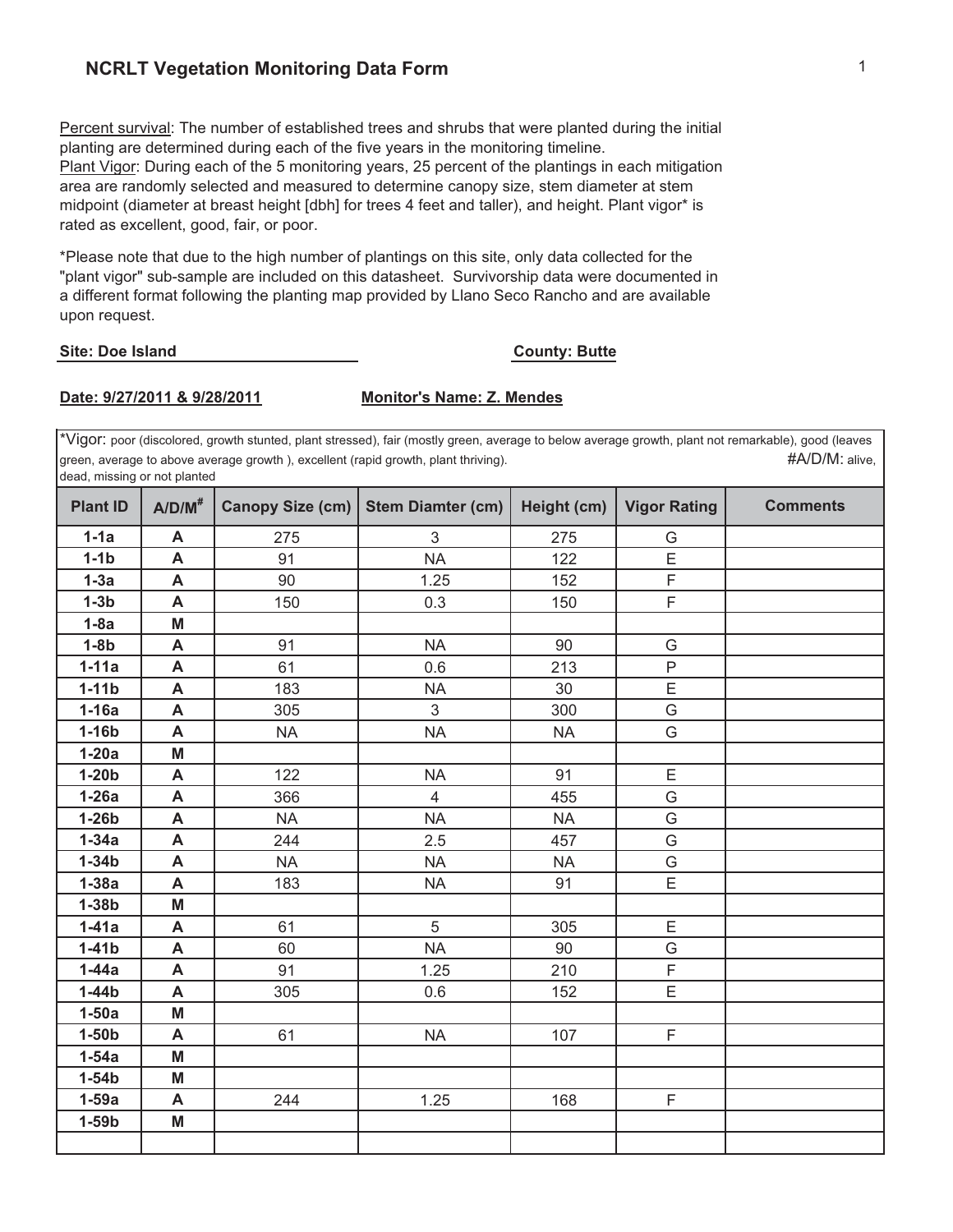# **NCRLT Vegetation Monitoring Data Form** 2 2

| $1-63a$            | M      |           |                   |           |                            |  |
|--------------------|--------|-----------|-------------------|-----------|----------------------------|--|
| $1-63b$            | M      |           |                   |           |                            |  |
| $1-68a$            | A      | 183       | 2.5               | 275       | $\mathsf F$                |  |
| $1-68b$            | A      | 122       | <b>NA</b>         | 107       | E                          |  |
| $1-71a$            | A      | 30        | <b>NA</b>         | 105       | $\mathsf F$                |  |
| $1-71b$            | A      | 30        | <b>NA</b>         | 105       | G                          |  |
| $1-74a$            | M      |           |                   |           |                            |  |
| $1-74b$            | M      |           |                   |           |                            |  |
| $2-1a$             | A      | 210       | 2.5               | 270       | F                          |  |
| $2-1b$             | A      | 180       | <b>NA</b>         | 150       | $\overline{E}$             |  |
| $2-3a$             | M      |           |                   |           |                            |  |
| $2-3b$             | M      |           |                   |           |                            |  |
| $2-8a$             | M      |           |                   |           |                            |  |
| $2-8b$             | A      | 60        | <b>NA</b>         | 90        | $\mathsf F$                |  |
| $2-16a$            | A      | 30        | <b>NA</b>         | 105       | $\mathsf F$                |  |
| $2-16b$            | A      | 60        | NA                | 122       | G                          |  |
| $2-20a$            | M      |           |                   |           |                            |  |
| $2-20b$            | A      | 122       | <b>NA</b>         | 107       | Ε                          |  |
| $2-26a$            | A      | 305       | 5                 | 366       | E                          |  |
| $2-26b$            | M      |           |                   |           |                            |  |
| $2-28a$            | A      | 305       | $5\,$             | 457       | G                          |  |
| $2-28b$            | M      |           |                   |           |                            |  |
| $2-34a$            | A      | 455       | 2.5               | 365       | E                          |  |
| $2-34b$            | A      | <b>NA</b> | <b>NA</b>         | <b>NA</b> | $\overline{F}$             |  |
| $2-38a$            | A      | 300       | 6.25              | 396       | G                          |  |
| $2-38b$            | A      | 122       | 0.6               | 213       | E                          |  |
| $2-41a$            | A      | 305       | 5                 | 518       | F                          |  |
| $2-41b$            | M      |           |                   |           |                            |  |
| $2-44a$            | A      | 183       | 1.25              | 212       | F                          |  |
| $2-44b$            | M      |           |                   |           |                            |  |
| $2-50a$            | M      |           |                   |           |                            |  |
| $2-50b$            | M      |           |                   |           |                            |  |
| $2-54a$            | M      |           |                   |           |                            |  |
| $2-54b$            | A      | 122       | <b>NA</b>         | 107       | E                          |  |
| $2-59a$            | A      | 244       | 6.25              | 240       | G                          |  |
| $2-59b$            | A      | 183       | <b>NA</b>         | 106       | $\mathsf E$<br>$\mathsf F$ |  |
| $2-63a$<br>$2-63b$ | A      | 61<br>60  | <b>NA</b>         | 91<br>90  | F                          |  |
| $2-68a$            | A<br>A | 76        | <b>NA</b><br>1.25 | 198       | $\mathsf{P}$               |  |
| $2-68b$            | A      | 61        | 1.25              | 107       | G                          |  |
| $2-71a$            | M      |           |                   |           |                            |  |
| $2-71b$            | M      |           |                   |           |                            |  |
| $2-74a$            | A      | 152       | 1.25              | 305       | F                          |  |
| $2-74b$            | M      |           |                   |           |                            |  |
| $3-1a$             | M      |           |                   |           |                            |  |
| $3-1b$             | A      | 183       | 0.6               | 198       | G                          |  |
| $3-3a$             | A      | 366       | $\,$ 5 $\,$       | 548       | E                          |  |
| $3-3b$             | M      |           |                   |           |                            |  |
|                    |        |           |                   |           |                            |  |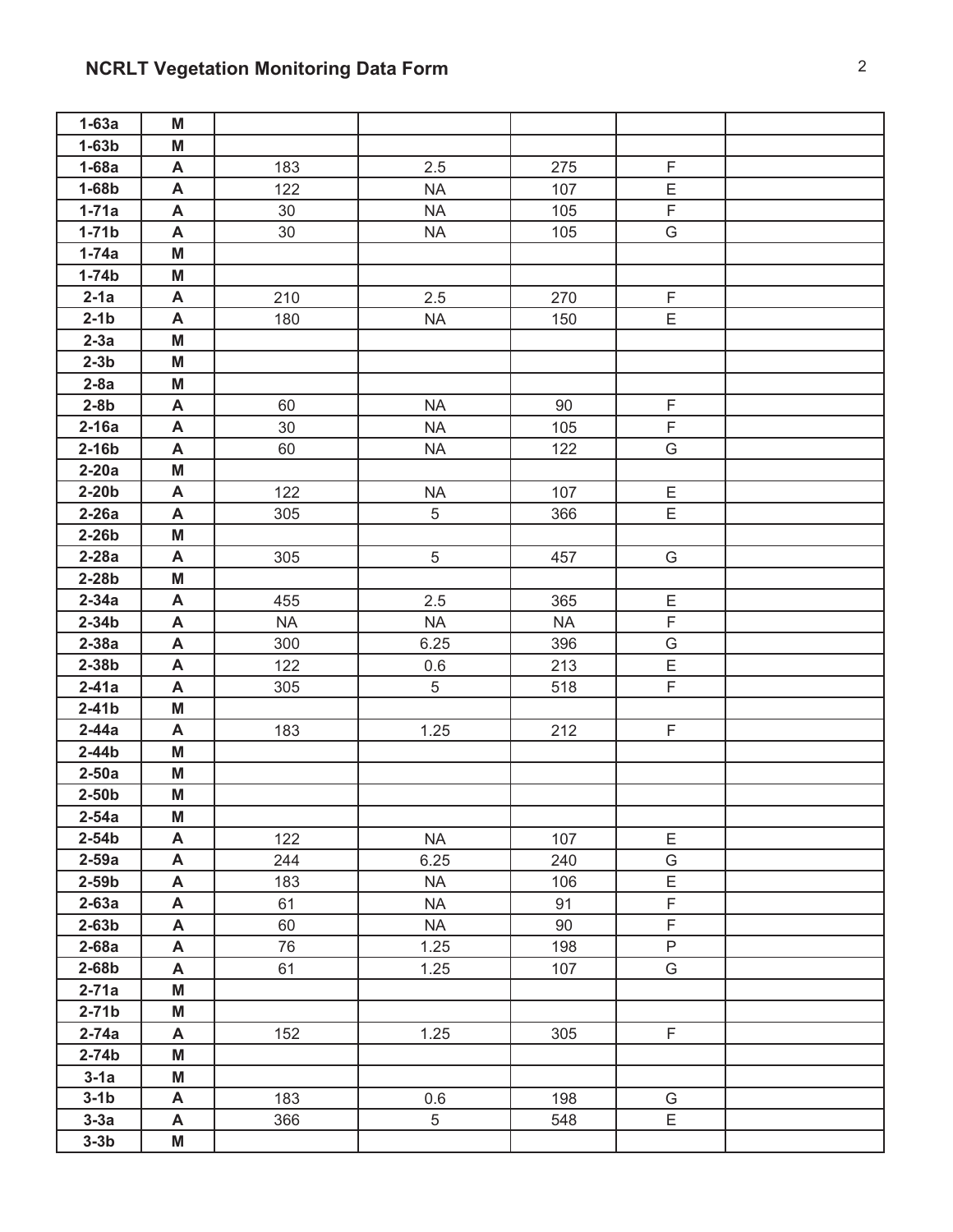# **NCRLT Vegetation Monitoring Data Form** 3 3

| $3-8a$    | A                         | 213       | <b>NA</b> | 107       | G              |  |
|-----------|---------------------------|-----------|-----------|-----------|----------------|--|
| $3-8b$    | A                         | 91        | <b>NA</b> | 76        | $\mathsf{P}$   |  |
| $3-11a$   | A                         | 76        | 0.6       | 198       | P              |  |
| $3-11b$   | M                         |           |           |           |                |  |
| $3-16a$   | A                         | 91        | 1.25      | 274       | $\sf P$        |  |
| $3-16b$   | A                         | 30        | <b>NA</b> | 61        | $\overline{F}$ |  |
| $3-20a$   | $\boldsymbol{\mathsf{A}}$ | 15        | 0.3       | 137       | $\mathsf F$    |  |
| $3-20b$   | A                         | 152       | <b>NA</b> | 122       | E              |  |
| $3-26a$   | A                         | 183       | 5         | 518       | E              |  |
| $3-26b$   | D                         |           |           |           |                |  |
| $3-28a$   | M                         |           |           |           |                |  |
| $3-28b$   | M                         |           |           |           |                |  |
| $3-34a$   | A                         | 305       | $\sf NA$  | 91        | $\mathsf E$    |  |
| $3-34b$   | A                         | 213       | 0.6       | 183       | $\mathsf F$    |  |
| $3-38a$   | M                         |           |           |           |                |  |
| $3-38b$   | M                         |           |           |           |                |  |
| $3-41a$   | A                         | 610       | 13        | 760       | Е              |  |
| $3-41b$   | A                         | <b>NA</b> | <b>NA</b> | <b>NA</b> | F              |  |
| $3-44a$   | M                         |           |           |           |                |  |
| $3-44b$   | D                         |           |           |           |                |  |
| $3-50a$   | M                         |           |           |           |                |  |
| $3-50b$   | M                         |           |           |           |                |  |
| $3-54a$   | A                         | 305       | 6.25      | 305       | P              |  |
| $3-54b$   | M                         |           |           |           |                |  |
| $3-59a$   | M                         |           |           |           |                |  |
| $3-59b$   | A                         | 183       | 0.6       | 290       | $\mathsf F$    |  |
| $3-63a$   | M                         |           |           |           |                |  |
| $3-63b$   | A                         | 183       | $\sf NA$  | 46        | E              |  |
| $3-68a$   | M                         |           |           |           |                |  |
| $3-68b$   | A                         | 152       | 0.6       | 183       | G              |  |
| $3-71a$   | A                         | 46        | <b>NA</b> | 107       | $\mathsf F$    |  |
| $3-71b$   | A                         | 91        | <b>NA</b> | 105       | G              |  |
| $3 - 74a$ | D                         |           |           |           |                |  |
| $3-74b$   | $\boldsymbol{\mathsf{A}}$ | 138       | 0.3       | 137       | G              |  |
| $4-1a$    | A                         | 244       | 5         | 240       | F              |  |
| $4-1b$    | A                         | 305       | 0.6       | 274       | $\mathsf E$    |  |
| $4-3a$    | A                         | 122       | 3.8       | 366       | F              |  |
| $4-3b$    | D                         |           |           |           |                |  |
| $4-8a$    | A                         | 91        | 1.25      | 305       | F              |  |
| $4-8b$    | A                         | 457       | 0.6       | 275       | E              |  |
| $4-11a$   | M                         |           |           |           |                |  |
| $4-11b$   | A                         | 305       | <b>NA</b> | 91        | E              |  |
| $4-16a$   | A                         | 305       | 7.5       | 457       | G              |  |
| $4-16b$   | A                         | 180       | 0.6       | 180       | Ε              |  |
| $4-20a$   | A                         | 305       | $7.5$     | 300       | G              |  |
| $4-20b$   | D                         |           |           |           |                |  |
| $4-26a$   | A                         | 305       | 0.6       | 244       | G              |  |
| 4-26b     | A                         | 244       | 0.5       | 366       | $\mathsf F$    |  |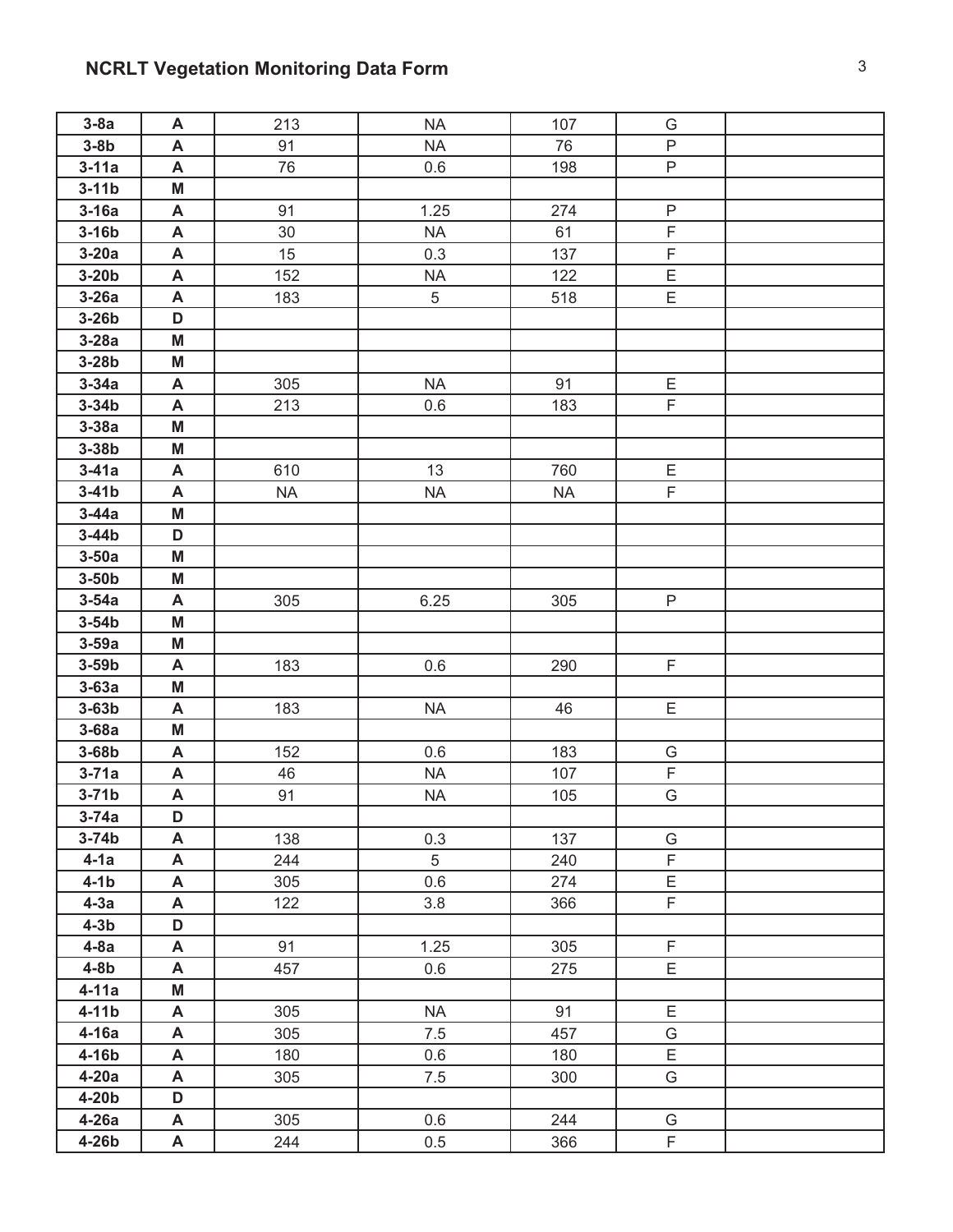## **NCRLT Vegetation Monitoring Data Form 1988 1999 12:33 13:44 THE RESERVITE BOOKS ASSESSMENT RESERVITE BOOKS ASSESSMENT RESERVITE BOOKS ASSESSMENT RESERVITE BOOKS AND THE RESERVITE BOOKS AND THE RESERVITE BOOKS ASSESSME**

| $4-30a$           | A                         | 183 | 3.8            | 274 | $\overline{F}$ |  |
|-------------------|---------------------------|-----|----------------|-----|----------------|--|
| $4-30b$           | M                         |     |                |     |                |  |
| $4-34a$           | A                         | 152 | 3.8            | 259 | $\mathsf F$    |  |
| $4-34b$           | $\boldsymbol{\mathsf{A}}$ | 91  | 0.3            | 137 | $\mathsf E$    |  |
| $4-38a$           | A                         | 61  | $\overline{2}$ | 290 | P              |  |
| 4-38b             | D                         |     |                |     |                |  |
| $4-41a$           | $\boldsymbol{\mathsf{A}}$ | 305 | 4.4            | 366 | G              |  |
| $4-41b$           | A                         | 152 | 1.25           | 275 | $\mathsf F$    |  |
| $4-44a$           | A                         | 180 | 3.8            | 365 | F              |  |
| 4-44b             | D                         |     |                |     |                |  |
| $4-50a$           | A                         | 152 | 2.5            | 274 | F              |  |
| 4-50 <sub>b</sub> | A                         | 61  | <b>NA</b>      | 45  | G              |  |
| $4-54a$           | A                         | 207 | 0.6            | 213 | $\mathsf F$    |  |
| 4-54b             | A                         | 15  | 0.3            | 122 | $\mathsf F$    |  |
| $4-59a$           | M                         |     |                |     |                |  |
| 4-59b             | M                         |     |                |     |                |  |
| $4-63a$           | A                         | 305 | 1.25           | 366 | Ε              |  |
| $4-63b$           | A                         | 244 | 1.25           | 366 | G              |  |
| $4-68a$           | $\boldsymbol{\mathsf{A}}$ | 213 | 2.5            | 275 | $\overline{F}$ |  |
| 4-68b             | A                         | 152 | 0.3            | 152 | $\mathsf E$    |  |
| $4-71a$           | A                         | 548 | 12.5           | 610 | E              |  |
| $4-71b$           | A                         |     |                |     | $\mathsf F$    |  |
| 4-74a             | A                         |     |                |     | $\overline{P}$ |  |
| 4-74b             | A                         |     |                |     | $\mathsf F$    |  |
| $5-1a$            | M                         |     |                |     |                |  |
| $5-1b$            | A                         | 91  | 0.3            | 152 | E              |  |
| $5-3a$            | A                         | 122 | 3.2            | 305 | P              |  |
| $5-3b$            | M                         |     |                |     |                |  |
| $5-8a$            | A                         | 91  | <b>NA</b>      | 46  | F.             |  |
| $5-8b$            | M                         |     |                |     |                |  |
| $5-11a$           | A                         | 15  | <b>NA</b>      | 107 | F              |  |
| $5-11b$           | A                         | 305 | 0.15           | 183 | E              |  |
| $5-16a$           | A                         | 122 | 30             | 244 | F              |  |
| $5-16b$           | A                         | 91  | <b>NA</b>      | 90  | E              |  |
| $5-20a$           | A                         | 90  | 0.3            | 152 | G              |  |
| $5-20b$           | M                         |     |                |     |                |  |
| $5-26a$           | A                         | 122 | 1.25           | 305 | G              |  |
| 5-26b             | A                         | 214 | 0.6            | 274 | E              |  |
| $5-34a$           | A                         | 305 | 5              | 396 | E              |  |
| $5-34b$           | M                         |     |                |     |                |  |
| $5-38a$           | M                         |     |                |     |                |  |
| 5-38b             | M                         |     |                |     |                |  |
| $5-41a$           | M                         |     |                |     |                |  |
| $5-41b$           | M                         |     |                |     |                |  |
| $5-44a$           | M                         |     |                |     |                |  |
| $5-44b$           | M                         |     |                |     |                |  |
| $5-50a$           | A                         | 304 | 0.6            | 305 | G              |  |
| $5-50b$           | A                         | 244 | 0.15           | 198 | G              |  |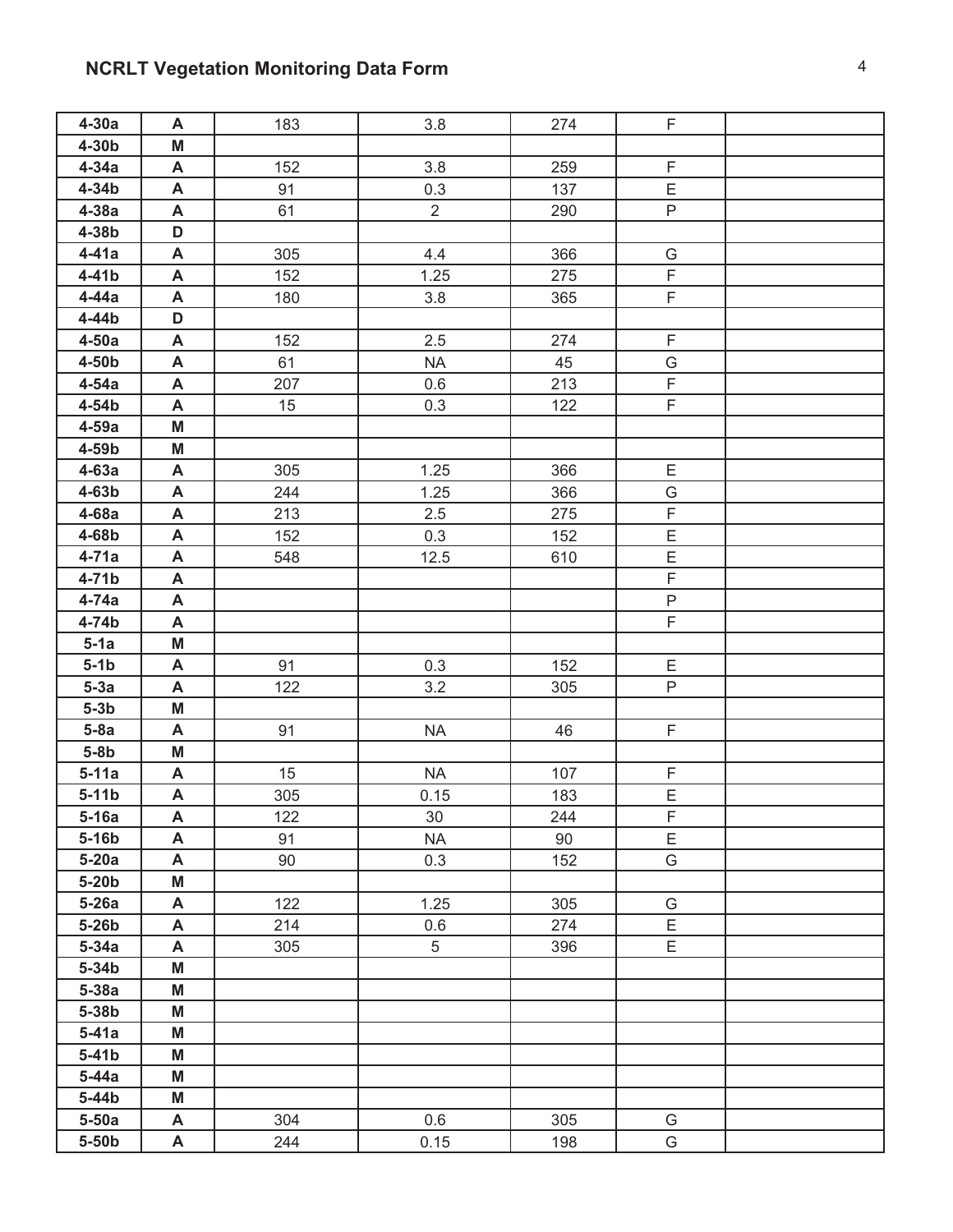# **NCRLT Vegetation Monitoring Data Form** 5

| $5-54a$            | A      | 90        | 0.6            | 198       | P                |  |
|--------------------|--------|-----------|----------------|-----------|------------------|--|
| $5-54b$            | A      | 90        | <b>NA</b>      | 91        | F.               |  |
| $5-59a$            | D      |           |                |           |                  |  |
| 5-59 <sub>b</sub>  | A      | 305       | 1.25           | 300       | $\mathsf E$      |  |
| $5-63a$            | A      | 92        | 2.5            | 274       | $\mathsf F$      |  |
| $5-63b$            | A      | 183       | <b>NA</b>      | 61        | F.               |  |
| $5-68a$            | M      |           |                |           |                  |  |
| 5-68b              | A      | 91        | 0.2            | 137       | Ε                |  |
| $5-71a$            | A      | 243       | $\overline{2}$ | 396       | G                |  |
| $5-71b$            | M      |           |                |           |                  |  |
| $5-74a$            | M      |           |                |           |                  |  |
| $5-74b$            | M      |           |                |           |                  |  |
| $6-1a$             | A      | 244       | 2.5            | 213       | F                |  |
| $6-1b$             | A      | 91        | 0.5            | 183       | $\mathsf F$      |  |
| $6-3a$             | M      |           |                |           |                  |  |
| $6-3b$             | D      |           |                |           |                  |  |
| $6-8a$             | M      |           |                |           |                  |  |
| $6-8b$             | A      | <b>NA</b> | <b>NA</b>      | <b>NA</b> | E                |  |
| $6-11a$            | M      |           |                |           |                  |  |
| $6-11b$            | A      | <b>NA</b> | <b>NA</b>      | <b>NA</b> | G                |  |
| $6-16a$            | A      | 75        | <b>NA</b>      | 107       | $\mathsf F$      |  |
| $6-16b$            | A      | 304       | <b>NA</b>      | 75        | Ε                |  |
| $6-20a$            | M      |           |                |           |                  |  |
| $6-20b$            | D      |           |                |           |                  |  |
| $6-26a$            | A      | 450       | 6.3            | 450       | G                |  |
| $6-26b$            | A      | 107       | $\sf NA$       | 75        | G                |  |
| $6-34a$            | A      | 305       | 5              | 366       | $\mathsf F$      |  |
| $6-34b$            | A      | 244       | 0.2            | 183       | E                |  |
| $6-38a$            | A      | 244       | 2.5            | 214       | $\mathsf{P}$     |  |
| $6-38b$            | D      |           |                |           |                  |  |
| $6-41a$            | A      | 60        | 1.25           | 180       | P                |  |
| $6-41b$            | M      |           |                |           |                  |  |
| $6-44a$            | A      | 244       | 3.8            | 300       | G                |  |
| $6-44b$            | A      | 61        | <b>NA</b>      | 60        | E                |  |
| $6-50a$            | M      |           |                |           |                  |  |
| $6-50b$            | M      |           |                |           |                  |  |
| $6-54a$            | A      | 305       | 1.25           | 335       | G                |  |
| $6-54b$<br>$6-59a$ | A      | 212       | 1.25<br>5      | 275       | G<br>$\mathsf F$ |  |
| $6-59b$            | A<br>M | 244       |                | 305       |                  |  |
|                    |        | <b>NA</b> | $\sf NA$       | <b>NA</b> | G                |  |
| $6-63a$<br>$6-63b$ | A<br>M |           |                |           |                  |  |
| $6-68a$            | A      | 61        | 1.25           | 215       | P                |  |
| $6-68b$            | A      | 183       | $\mathbf{1}$   | 183       | E                |  |
| $6-71a$            | A      | 183       | 2.5            | 244       | E                |  |
| $6-71b$            | A      | 213       | 0.5            | 210       | G                |  |
| $6-74a$            | M      |           |                |           |                  |  |
| $6-74b$            | M      |           |                |           |                  |  |
|                    |        |           |                |           |                  |  |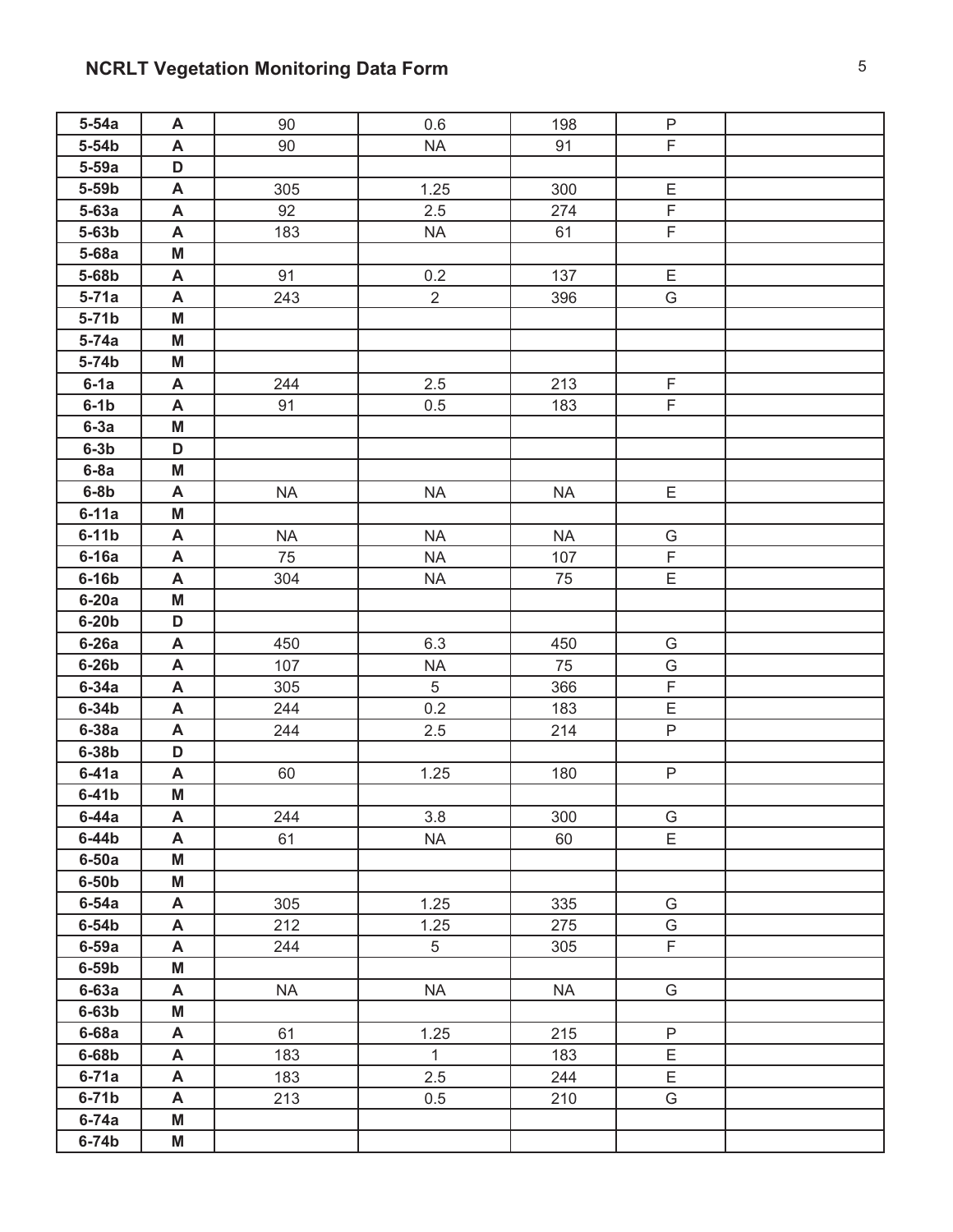# **NCRLT Vegetation Monitoring Data Form** 6

| $7-1a$            | A | 183 | 3.8            | 366 | F              |  |
|-------------------|---|-----|----------------|-----|----------------|--|
| $7-1b$            | A | 457 | 1.25           | 244 | G              |  |
| $7-3a$            | A | 305 | 4.4            | 305 | $\mathsf F$    |  |
| $7-3b$            | A | 61  | 0.6            | 213 | E              |  |
| $7-8a$            | M |     |                |     |                |  |
| $7-8b$            | A | 61  | 0.6            | 183 | G              |  |
| $7-11a$           | A | 152 | 3.2            | 335 | $\mathsf F$    |  |
| $7-11b$           | A | 30  | <b>NA</b>      | 30  | $\sf P$        |  |
| $7-16a$           | A | 305 | 9              | 610 | $\overline{E}$ |  |
| $7-16b$           | A | 122 | <b>NA</b>      | 61  | G              |  |
| $7-20a$           | A | 91  | 0.3            | 130 | G              |  |
| $7-20b$           | M |     |                |     |                |  |
| $7-26a$           | A | 244 | 5              | 366 | F              |  |
| 7-26b             | Μ |     |                |     |                |  |
| $7-34a$           | A | 244 | <b>NA</b>      | 107 | E              |  |
| $7-34b$           | M |     |                |     |                |  |
| $7-38a$           | A | 274 | 2.5            | 305 | $\mathsf{P}$   |  |
| 7-38b             | A | 610 | 0.6            | 213 | E              |  |
| $7-41a$           | A | 305 | 2.5            | 270 | E              |  |
| $7-41b$           | A | 91  | <b>NA</b>      | 90  | G              |  |
| $7-44a$           | M |     |                |     |                |  |
| 7-44b             | M |     |                |     |                |  |
| $7-50a$           | Μ |     |                |     |                |  |
| 7-50 <sub>b</sub> | A | 183 | 0.3            | 180 | E              |  |
| $7-54a$           | M |     |                |     |                |  |
| $7-54b$           | A | 305 | <b>NA</b>      | 107 | G              |  |
| $7-59a$           | A | 180 | $\sf NA$       | 90  | G              |  |
| 7-59 <sub>b</sub> | M |     |                |     |                |  |
| $7-63a$           | A | 75  | <b>NA</b>      | 84  | Ε              |  |
| $7-63b$           | A | 182 | <b>NA</b>      | 61  | $\mathsf E$    |  |
| 7-68a             | A | 213 | $\overline{2}$ | 198 | $\mathsf F$    |  |
| 7-68b             | A | 213 | 1.25           | 305 | E              |  |
| $7 - 71a$         | A | 46  | 0.3            | 153 | P              |  |
| $7-71b$           | M |     |                |     |                |  |
| $7-74a$           | A | 90  | 3.2            | 396 | F              |  |
| $7-74b$           | A | 457 | 0.5            | 180 | E              |  |
| $8-1a$            | A | 213 | 1.25           | 210 | P              |  |
| $8-1b$            | A | 183 | 1.25           | 275 | E              |  |
| $8-3a$            | A | 210 | 5              | 457 | F              |  |
| $8-3b$            | M |     |                |     |                |  |
| $8-11a$           | A | 91  | $\overline{2}$ | 304 | P              |  |
| $8-11b$           | M |     |                |     |                |  |
| $8-16a$           | A | 152 | 0.3            | 198 | E              |  |
| $8-16b$           | A | 91  | <b>NA</b>      | 114 | Ε              |  |
| $8-20a$           | A | 61  | 0.6            | 183 | G              |  |
| $8-20b$           | M |     |                |     |                |  |
| $8-26a$           | M |     |                |     |                |  |
| 8-26b             | M |     |                |     |                |  |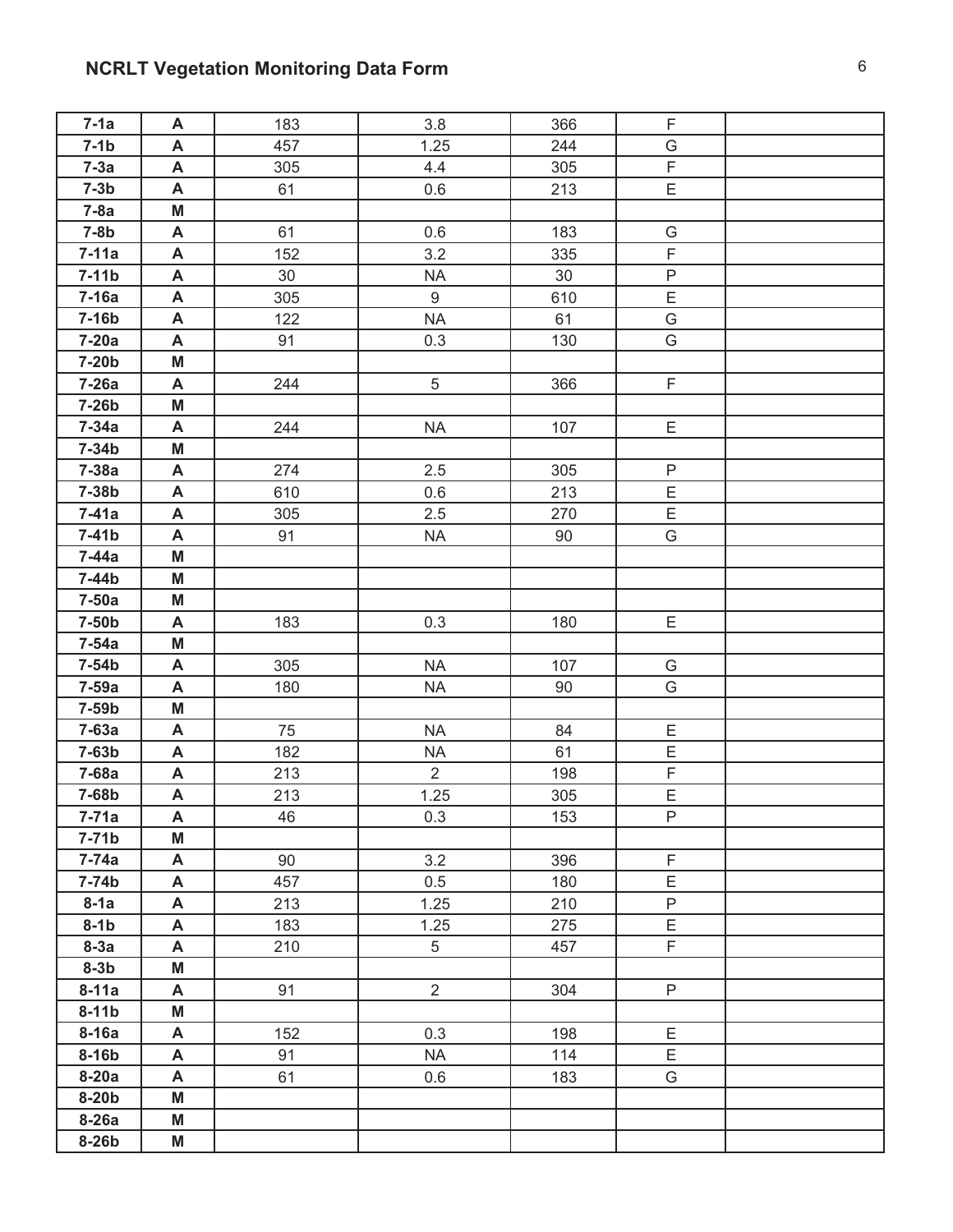# **NCRLT Vegetation Monitoring Data Form 7 7**

| $8-34a$            | A                         | 183    | 0.3            | 175 | G                       |  |
|--------------------|---------------------------|--------|----------------|-----|-------------------------|--|
| $8-34b$            | M                         |        |                |     |                         |  |
| 8-38a              | A                         | 76     | $\overline{7}$ | 396 | G                       |  |
| 8-38b              | A                         | 75     | 0.3            | 191 | G                       |  |
| $8-41a$            | M                         |        |                |     |                         |  |
| $8-41b$            | A                         | 518    | $\overline{2}$ | 290 | $\mathsf E$             |  |
| $8-44a$            | $\boldsymbol{\mathsf{A}}$ | 122    | $\,$ 6 $\,$    | 396 | $\overline{F}$          |  |
| $8-44b$            | A                         | 120    | 0.4            | 175 | G                       |  |
| $8-50a$            | M                         |        |                |     |                         |  |
| 8-50 <sub>b</sub>  | M                         |        |                |     |                         |  |
| $8-54a$            | A                         | 61     | <b>NA</b>      | 75  | $\mathsf{P}$            |  |
| 8-54b              | A                         | 15     | 0.6            | 183 | $\mathsf{P}$            |  |
| 8-59a              | A                         | $30\,$ | $\sf NA$       | 107 | $\sf P$                 |  |
| 8-59b              | M                         |        |                |     |                         |  |
| $8-63a$            | A                         | 275    | 2.5            | 305 | G                       |  |
| 8-63b              | A                         | 61     | $\sf NA$       | 107 | G                       |  |
| 8-68a              | M                         |        |                |     |                         |  |
| 8-68b              | A                         | 305    | <b>NA</b>      | 46  | E                       |  |
| $8-71a$            | M                         |        |                |     |                         |  |
| $8-71b$            | A                         | $30\,$ | 0.4            | 175 | F.                      |  |
| $8 - 74a$          | D                         |        |                |     |                         |  |
| 8-74b              | M                         |        |                |     |                         |  |
| $9-1a$             | A                         | 244    | $\overline{2}$ | 274 | $\overline{\mathsf{F}}$ |  |
| $9-1b$             | $\boldsymbol{\mathsf{A}}$ | 122    | <b>NA</b>      | 114 | G                       |  |
| $9-3a$             | A                         | 270    | 2.5            | 366 | F                       |  |
| $9-3b$             | M                         |        |                |     |                         |  |
| $9-11a$            | M                         |        |                |     |                         |  |
| $9-11b$            | A                         | 365    | 0.75           | 198 | $\mathsf E$             |  |
| $9-16a$            | A                         | 215    | $\overline{4}$ | 366 | G                       |  |
| $9-16b$            | A                         | 245    | <b>NA</b>      | 45  | $\mathsf E$             |  |
| $9-20a$            | A                         | 45     | <b>NA</b>      | 115 | G                       |  |
| $9-20b$            | A                         | 90     | <b>NA</b>      | 115 | $\overline{F}$          |  |
| $9-26a$            | A                         | 366    | 7              | 395 | P                       |  |
| $9-26b$            | M                         |        |                |     |                         |  |
| $9-34a$            | M                         |        |                |     |                         |  |
| $9-34b$<br>$9-38a$ | M<br>M                    |        |                |     |                         |  |
| $9-38b$            | M                         |        |                |     |                         |  |
| $9-41a$            | A                         | 244    | 6              | 360 | $\mathsf{P}$            |  |
| $9-41b$            | A                         | 305    | 0.5            | 183 | E                       |  |
| $9-44a$            | A                         | 244    | 5              | 396 | E                       |  |
| $9-44b$            | M                         |        |                |     |                         |  |
| $9-50a$            | A                         | 275    | <b>NA</b>      | 45  | F.                      |  |
| $9-50b$            | M                         |        |                |     |                         |  |
| $9-54a$            | A                         | 245    | 5              | 274 | F.                      |  |
| $9-54b$            | M                         |        |                |     |                         |  |
| $9-59a$            | A                         | 180    | 2.5            | 198 | F                       |  |
| $9-59b$            | M                         |        |                |     |                         |  |
|                    |                           |        |                |     |                         |  |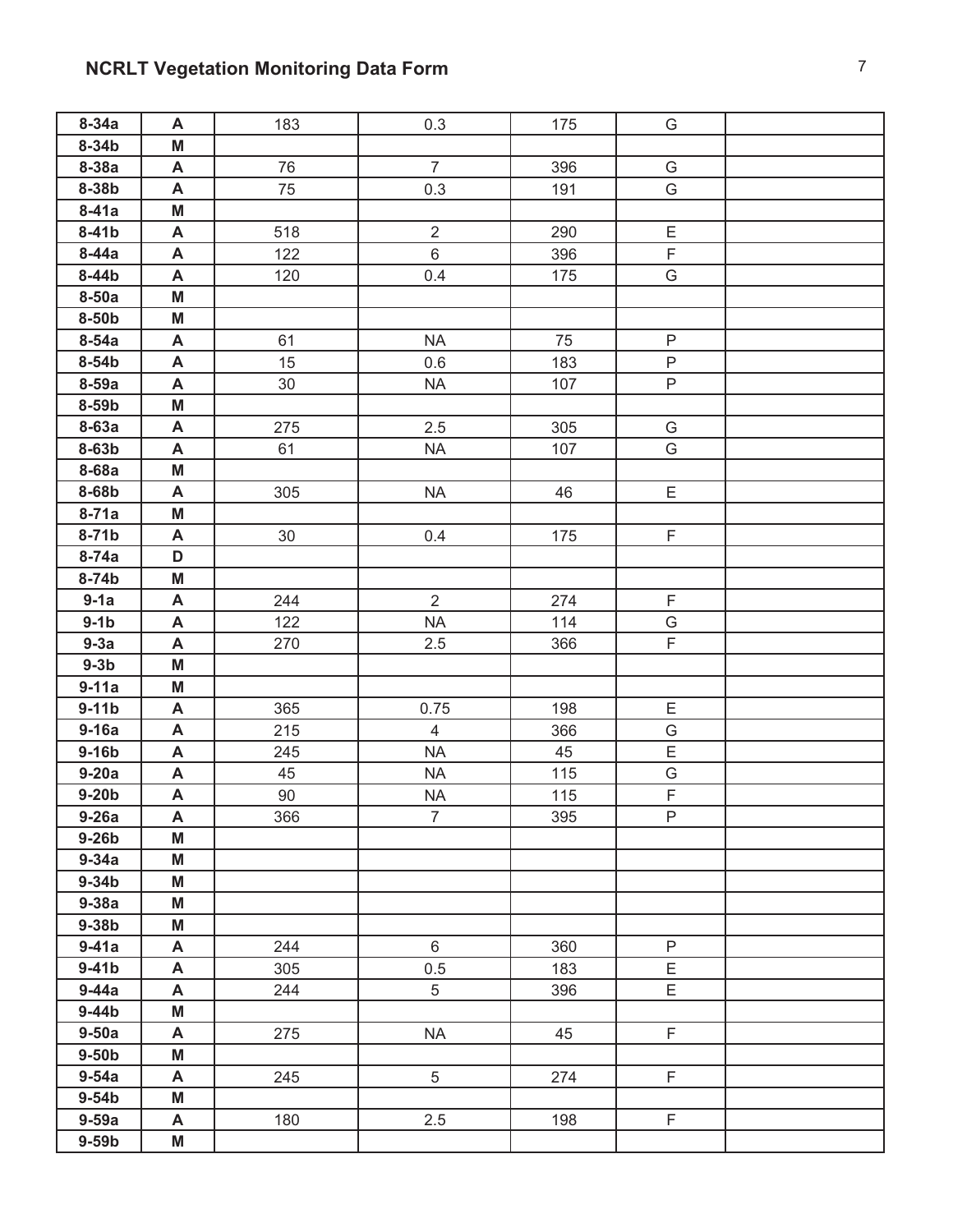| $9-63a$    | M         |     |                |        |                |  |
|------------|-----------|-----|----------------|--------|----------------|--|
| $9-63b$    | M         |     |                |        |                |  |
| $9-68a$    | D         |     |                |        |                |  |
| $9-68b$    | M         |     |                |        |                |  |
| $9-71a$    | M         |     |                |        |                |  |
| $9-71b$    | M         |     |                |        |                |  |
| $9-74a$    | M         |     |                |        |                |  |
| $9-74b$    | <b>NP</b> |     |                |        |                |  |
| $10-1a$    | A         | 180 | 2.5            | 206    | $\mathsf P$    |  |
| $10-1b$    | A         | 180 | <b>NA</b>      | $30\,$ | $\mathsf P$    |  |
| $10-3a$    | A         | 122 | 0.4            | 16     | E              |  |
| $10-3b$    | M         |     |                |        |                |  |
| $10-11a$   | A         | 275 | $\overline{4}$ | 396    | $\mathsf{P}$   |  |
| $10-11b$   | M         |     |                |        |                |  |
| $10-16a$   | A         | 304 | 5              | 395    | $\mathsf F$    |  |
| 10-16b     | A         | 122 | 0.5            | 152    | $\mathsf{P}$   |  |
| $10-20a$   | A         | 183 | 0.6            | 305    | $\overline{F}$ |  |
| $10-20b$   | M         |     |                |        |                |  |
| $10-26a$   | M         |     |                |        |                |  |
| 10-26b     | A         | 76  | 0.6            | 213    | F              |  |
| $10-34a$   | A         | 274 | 5              | 335    | E              |  |
| 10-34b     | A         | 61  | <b>NA</b>      | 114    | G              |  |
| 10-38a     | A         | 305 | 5              | 365    | F.             |  |
| 10-38b     | M         |     |                |        |                |  |
| $10-41a$   | A         | 244 | 5              | 244    | F.             |  |
| 10-41b     | M         |     |                |        |                |  |
| $10-44a$   | A         | 274 | $\mathfrak{S}$ | 274    | F              |  |
| 10-44b     | M         |     |                |        |                |  |
| $10-50a$   | M         |     |                |        |                |  |
| 10-50b     | A         | 183 | <b>NA</b>      | 61     | Ε              |  |
| $10-54a$   | A         | 183 | <b>NA</b>      | 114    | F              |  |
| 10-54b     | A         | 45  | 0.4            | 264    | F              |  |
| $10-59a$   | A         | 122 | 0.6            | 183    | F              |  |
| 10-59b     | A         | 61  | <b>NA</b>      | 114    | F.             |  |
| $10-63a$   | M         |     |                |        |                |  |
| 10-63b     | M         |     |                |        |                |  |
| 10-68a     | A         | 76  | $\overline{2}$ | 175    | $\mathsf{P}$   |  |
| 10-68b     | A         | 61  | <b>NA</b>      | 175    | G              |  |
| $10-71a$   | M         |     |                |        |                |  |
| $10-71b$   | M         |     |                |        |                |  |
| $10-74a$   | <b>NP</b> |     |                |        |                |  |
| 10-74b     | <b>NP</b> |     |                |        |                |  |
| $11-1a$    | A         | 215 | $\mathfrak{S}$ | 370    | G              |  |
| $11-1b$    | A         | 305 | 0.6            | 305    | E              |  |
| $11-3a$    | A         | 305 | $\overline{4}$ | 396    | G              |  |
| $11-3b$    | M         |     |                |        |                |  |
| $11 - 11a$ | M         |     |                |        |                |  |
| $11-11b$   | A         | 91  | 0.3            | 152    | G              |  |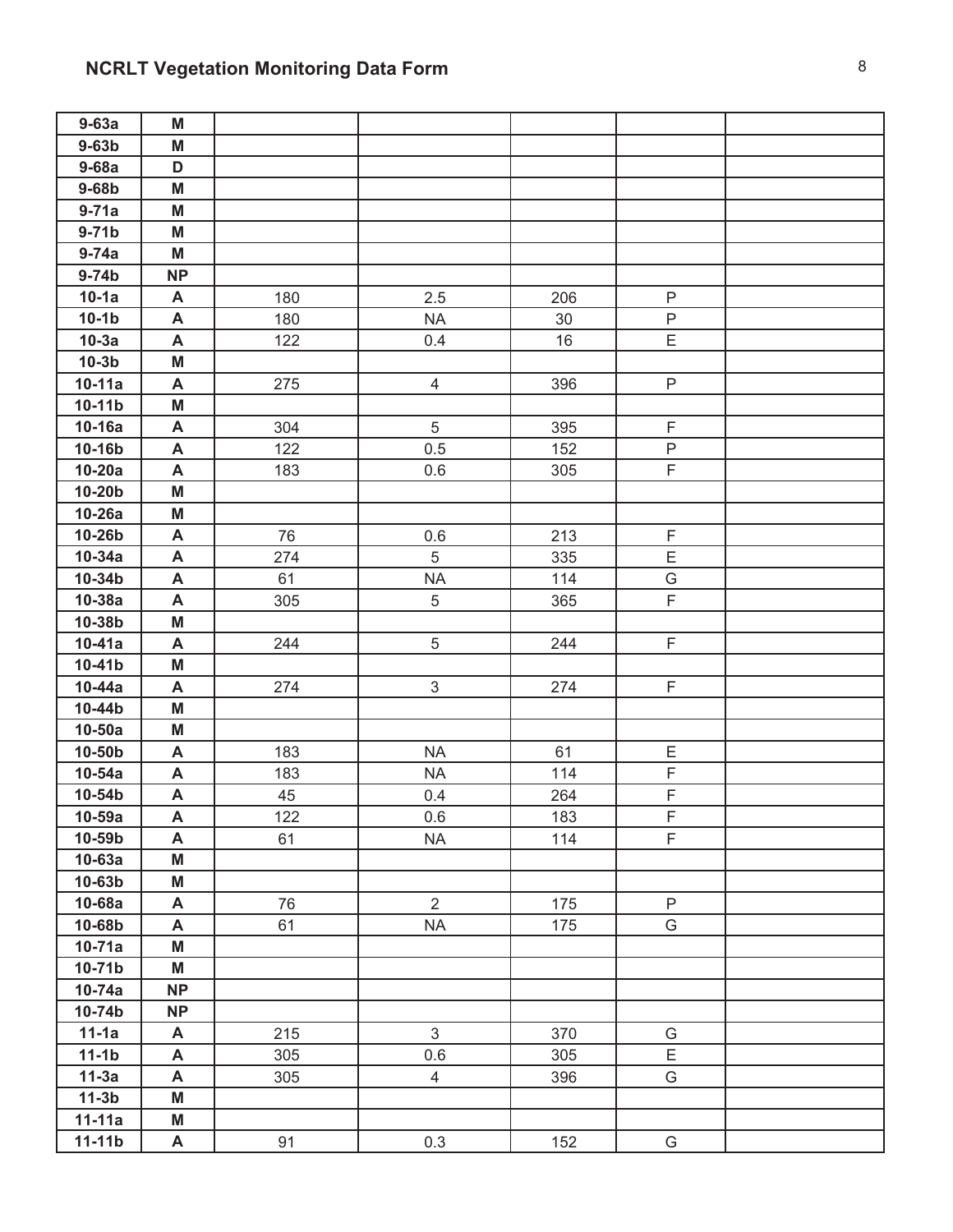# **NCRLT Vegetation Monitoring Data Form Property 10 and 20 years of 10 years of 10 years of 10 years of 10 years of 10 years of 10 years of 10 years of 10 years of 10 years of 10 years of 10 years of 10 years of 10 years**

| $11-16a$           | A         | 90       | $\overline{4}$    | 320      | F              |  |
|--------------------|-----------|----------|-------------------|----------|----------------|--|
| 11-16b             | A         | 90       | 0.4               | 213      | E              |  |
| $11-20a$           | A         | 213      | $\mathfrak{S}$    | 335      | $\mathsf F$    |  |
| $11-20b$           | A         | 91       | 0.3               | 152      | $\overline{P}$ |  |
| $11-26a$           | A         | 305      | 5                 | 305      | F.             |  |
| 11-26b             | M         |          |                   |          |                |  |
| $11-34a$           | M         |          |                   |          |                |  |
| 11-34b             | A         | 76       | <b>NA</b>         | 107      | G              |  |
| $11-38a$           | A         | 244      | 5                 | 457      | F              |  |
| 11-38b             | M         |          |                   |          |                |  |
| 11-41a             | A         | 46       | 0.6               | 164      | G              |  |
| $11-41b$           | M         |          |                   |          |                |  |
| 11-44a             | A         | 152      | 0.6               | 183      | G              |  |
| 11-44b             | A         | 91       | 0.4               | 145      | F              |  |
| $11-50a$           | A         | 183      | $\overline{4}$    | 375      | $\overline{F}$ |  |
| 11-50b             | A         | 30       | <b>NA</b>         | 30       | $\sf P$        |  |
| $11-54a$           | A         | 305      | 2.5               | 244      | F              |  |
| 11-54b             | A         | 30       | 0.3               | 183      | $\overline{F}$ |  |
| 11-59a             | M         |          |                   |          |                |  |
| 11-59b             | M         |          |                   |          |                |  |
| $11-63a$           | A         | 274      | <b>NA</b>         | 91       | F              |  |
| 11-63b             | A         | 30       | $\sf NA$          | 30       | $\sf P$        |  |
| 11-68a             | A         | 23       | <b>NA</b>         | 107      | $\sf P$        |  |
| 11-68b             | A         | 76       | <b>NA</b>         | 105      | E              |  |
| $11 - 71a$         | M         |          |                   |          |                |  |
| $11-71b$           | A         | 90       | <b>NA</b>         | 90       | E              |  |
| $11-74a$           | NP        |          |                   |          |                |  |
| 11-74b             | <b>NP</b> |          |                   |          |                |  |
| $12-1a$            | A         | 244      | 4.5               | 305      | G              |  |
| $12-1b$            | M         |          |                   |          |                |  |
| $12-3a$            | M         |          |                   |          |                |  |
| $12-3b$            | M         |          |                   |          |                |  |
| $12-8a$            | A         | 76       | 2.5               | 274      | P              |  |
| $12-8b$            | A         | 304      | 0.6               | 244      | E              |  |
| $12 - 11a$         | M         |          |                   |          |                |  |
| $12 - 11b$         | A         | 305      | 0.5               | 245      | Ε<br>P         |  |
| $12-16a$<br>12-16b | A         | 61<br>60 | 1.25              | 152      | $\mathsf F$    |  |
| $12-20a$           | A         |          | <b>NA</b>         | 60       | Ε              |  |
| 12-20b             | A<br>A    | 46<br>91 | 1.25<br><b>NA</b> | 23<br>91 | P              |  |
| $12-26a$           | A         | 23       | 1.25              | 305      | F              |  |
| 12-26b             | A         | 183      | 0.6               | 198      | E              |  |
| $12-34a$           | M         |          |                   |          |                |  |
| 12-34b             | A         | 15       | 0.6               | 195      | F              |  |
| $12-38a$           | A         | 305      | 5                 | 300      | G              |  |
| 12-38b             | A         | 61       | <b>NA</b>         | 60       | P              |  |
| $12 - 41a$         | M         |          |                   |          |                |  |
| $12-41b$           | A         | 30       | 0.3               | 152      | F.             |  |
|                    |           |          |                   |          |                |  |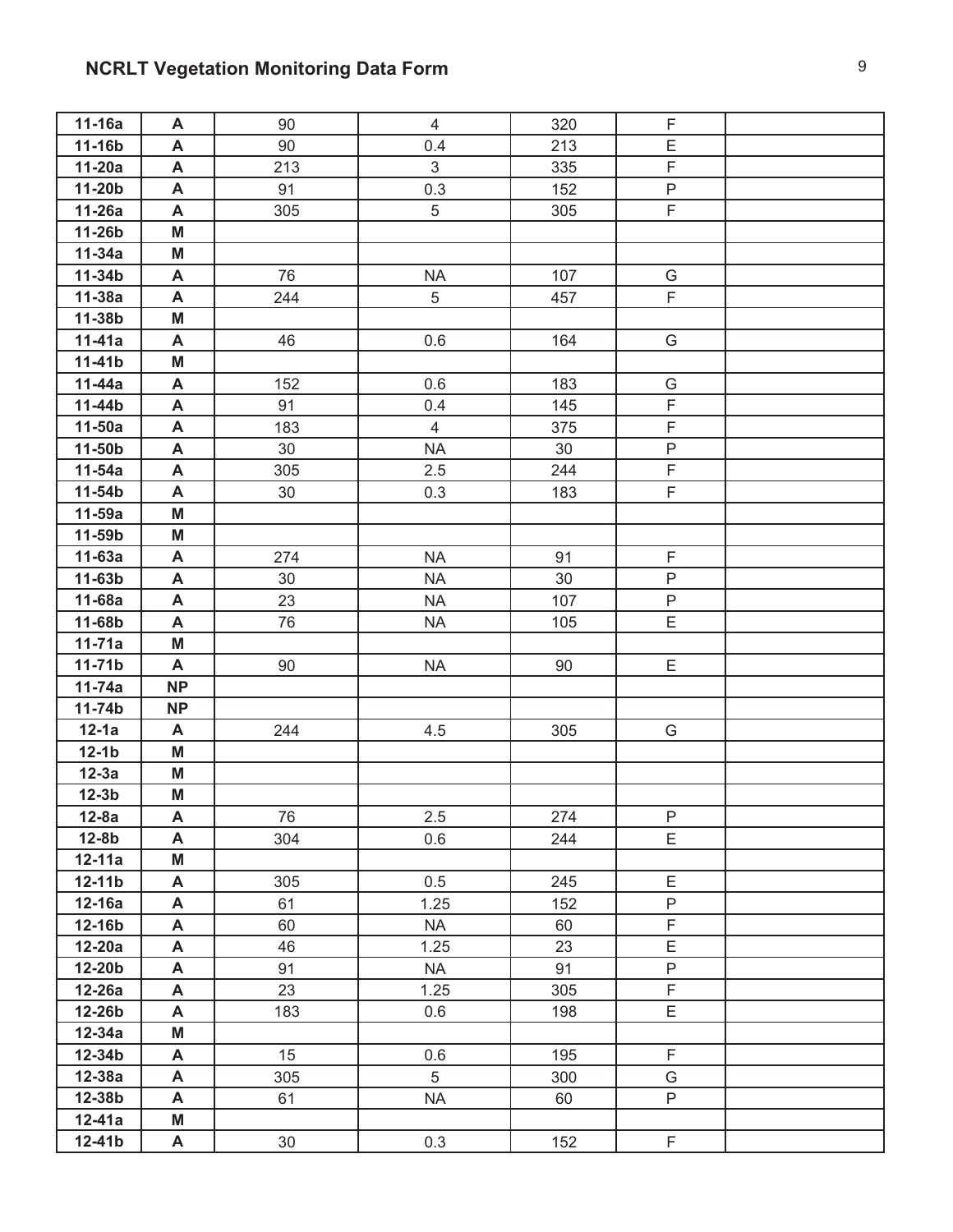# **NCRLT Vegetation Monitoring Data Form** 10 10

| 12-44a             | Μ                         |     |                |     |                |  |
|--------------------|---------------------------|-----|----------------|-----|----------------|--|
| 12-44b             | A                         | 30  | 0.5            | 275 | G              |  |
| $12-50a$           | A                         | 366 | 6.25           | 457 | E              |  |
| 12-50b             | D                         |     |                |     |                |  |
| 12-54a             | A                         | 122 | 0.3            | 152 | $\mathsf F$    |  |
| 12-54b             | M                         |     |                |     |                |  |
| 12-59a             | A                         | 275 | $\mathfrak{S}$ |     | $\mathsf{P}$   |  |
| 12-59b             | M                         |     |                |     |                |  |
| $12-63a$           | D                         |     |                |     |                |  |
| 12-63b             | M                         |     |                |     |                |  |
| 12-68a             | A                         | 30  | <b>NA</b>      | 61  | $\mathsf{P}$   |  |
| 12-68b             | A                         | 60  |                | 115 | F              |  |
| 12-71a             | M                         |     |                |     |                |  |
| 12-71b             | A                         | 60  | $0.5\,$        | 120 | E              |  |
| $12-74a$           | <b>NP</b>                 |     |                |     |                |  |
| 12-74b             | <b>NP</b>                 |     |                |     |                |  |
| $13-1a$            | A                         | 183 | $\overline{4}$ | 366 | G              |  |
| $13-1b$            | M                         |     |                |     |                |  |
| $13-3a$            | A                         | 275 | $\overline{7}$ | 457 | $\mathsf F$    |  |
| $13-3b$            | A                         | 60  | 0.5            | 152 | $\mathsf F$    |  |
| $13-8a$            | A                         | 122 | <b>NA</b>      | 23  | G              |  |
| $13-8b$            | A                         | 122 | 0.5            | 150 | $\mathsf E$    |  |
| $13-11a$           | A                         | 180 | 2.5            | 315 | $\mathsf F$    |  |
| $13-11b$           | M                         |     |                |     |                |  |
| $13-16a$           | A                         | 366 | 4.5            | 274 | $\mathsf F$    |  |
| 13-16b             | M                         |     |                |     |                |  |
| $13-20a$           | M                         |     |                |     |                |  |
| 13-20b             | <b>NP</b>                 |     |                |     |                |  |
| 13-26a             | A                         | 244 | 2.5            | 270 | G              |  |
| 13-26b             | A                         | 182 |                |     | $\mathsf E$    |  |
| $13-34a$           | A                         | 183 | <b>NA</b>      | 60  | $\sf P$        |  |
| 13-34b             | A                         | 244 | 0.3            | 21  | $\overline{E}$ |  |
| 13-38a             | $\boldsymbol{\mathsf{A}}$ | 762 | 15             | 549 | Ε              |  |
| 13-38b             | M                         |     |                |     |                |  |
| $13-41a$           | M                         |     |                |     |                |  |
| $13-41b$           | M                         |     |                |     |                |  |
| $13-44a$           | A                         | 152 | <b>NA</b>      | 76  | G              |  |
| 13-44b             | M                         |     |                |     |                |  |
| $13-50a$           | A                         | 244 | $\mathfrak{S}$ | 335 | F.             |  |
| 13-50b             | M                         |     |                |     |                |  |
| $13-54a$           | M                         |     |                |     |                |  |
| 13-54b             | M                         |     |                |     |                |  |
| $13-59a$           | <b>NP</b>                 |     |                |     |                |  |
| 13-59b             | <b>NP</b><br><b>NP</b>    |     |                |     |                |  |
| $13-63a$<br>13-63b | <b>NP</b>                 |     |                |     |                |  |
|                    | <b>NP</b>                 |     |                |     |                |  |
| 13-68a             |                           |     |                |     |                |  |
| 13-68b             | <b>NP</b>                 |     |                |     |                |  |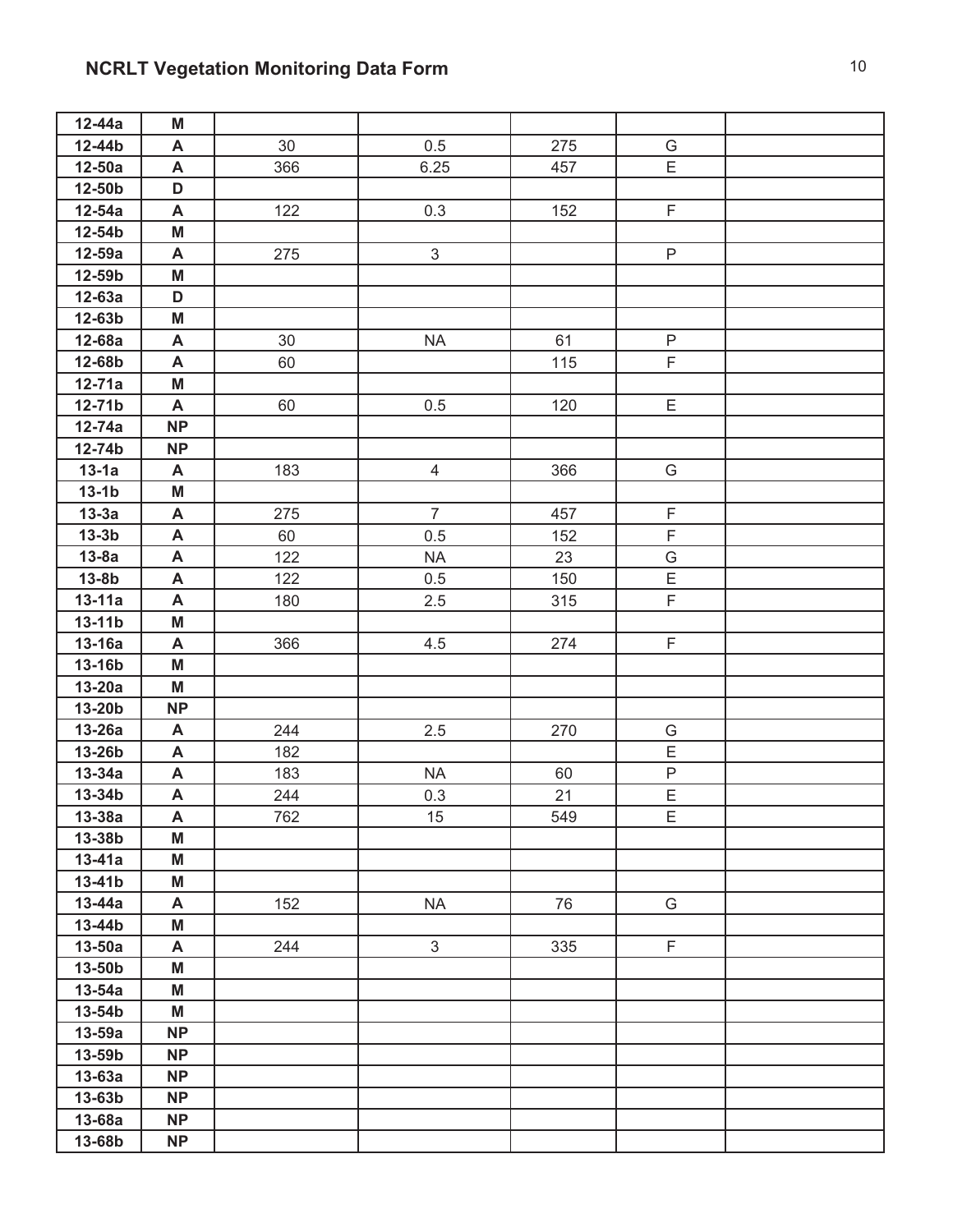| $13-71a$ | <b>NP</b>                 |     |                |     |               |  |
|----------|---------------------------|-----|----------------|-----|---------------|--|
| 13-71b   | <b>NP</b>                 |     |                |     |               |  |
| $13-74a$ | <b>NP</b>                 |     |                |     |               |  |
| 13-74b   | <b>NP</b>                 |     |                |     |               |  |
| $14-1a$  | M                         |     |                |     |               |  |
| $14-1b$  | A                         | 122 | <b>NA</b>      | 114 | Ε             |  |
| $14-3a$  | $\boldsymbol{\mathsf{A}}$ | 91  | 0.3            | 191 | ${\mathsf G}$ |  |
| $14-3b$  | A                         | 30  | 0.4            | 189 | $\mathsf F$   |  |
| $14-8a$  | A                         | 122 | $\mathfrak{S}$ | 305 | $\mathsf F$   |  |
| $14-8b$  | A                         | 183 | 0.3            | 152 | G             |  |
| 14-11a   | A                         | 274 | $\mathfrak{S}$ | 274 | $\mathsf F$   |  |
| 14-11b   | M                         |     |                |     |               |  |
| 14-16a   | A                         | 15  | <b>NA</b>      | 114 | $\mathsf{P}$  |  |
| 14-16b   | A                         | 152 | 0.5            | 183 | ${\mathsf G}$ |  |
| 14-20a   | $\boldsymbol{\mathsf{A}}$ | 366 | $\overline{4}$ | 396 | G             |  |
| 14-20b   | D                         |     |                |     |               |  |
| 14-26a   | A                         | 240 | 2.5            | 290 | E             |  |
| 14-26b   | $\boldsymbol{\mathsf{A}}$ | 180 | 0.6            | 198 | P             |  |
| 14-34a   | M                         |     |                |     |               |  |
| 14-34b   | M                         |     |                |     |               |  |
| 14-38a   | A                         | 152 | <b>NA</b>      | 91  | G             |  |
| 14-38b   | M                         |     |                |     |               |  |
| 14-41a   | M                         |     |                |     |               |  |
| 14-41b   | M                         |     |                |     |               |  |
| 14-44a   | M                         |     |                |     |               |  |
| 14-44b   | $\boldsymbol{\mathsf{A}}$ | 122 | 0.3            | 152 | E             |  |
| $14-50a$ | A                         | 305 | $\mathfrak{S}$ | 274 | G             |  |
| 14-50b   | D                         |     |                |     |               |  |
| 14-54a   | A                         | 244 | $\overline{4}$ | 305 | $\mathsf P$   |  |
| 14-54b   | A                         | 122 | 0.3            | 152 | P             |  |
| 14-59a   | <b>NP</b>                 |     |                |     |               |  |
| 14-59b   | <b>NP</b>                 |     |                |     |               |  |
| 14-63a   | M                         |     |                |     |               |  |
| 14-63b   | M                         |     |                |     |               |  |
| 14-68a   | <b>NP</b>                 |     |                |     |               |  |
| 14-68b   | <b>NP</b>                 |     |                |     |               |  |
| $14-71a$ | <b>NP</b>                 |     |                |     |               |  |
| 14-71b   | <b>NP</b>                 |     |                |     |               |  |
| $14-73a$ | <b>NP</b>                 |     |                |     |               |  |
| 14-74b   | <b>NP</b>                 |     |                |     |               |  |
|          |                           |     |                |     |               |  |
|          |                           |     |                |     |               |  |
|          |                           |     |                |     |               |  |
|          |                           |     |                |     |               |  |
|          |                           |     |                |     |               |  |
|          |                           |     |                |     |               |  |
|          |                           |     |                |     |               |  |
|          |                           |     |                |     |               |  |
|          |                           |     |                |     |               |  |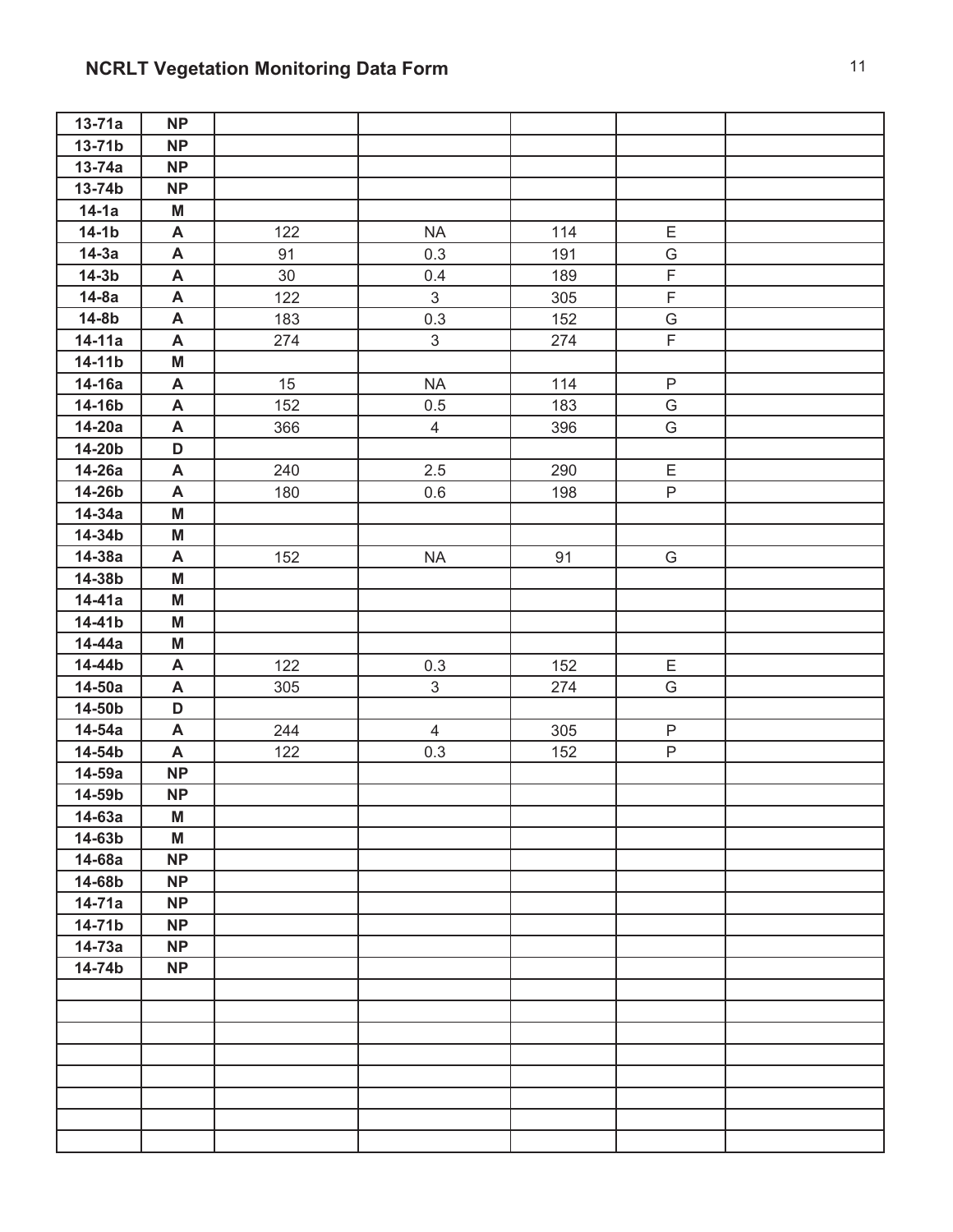



**Appendix B: Photos**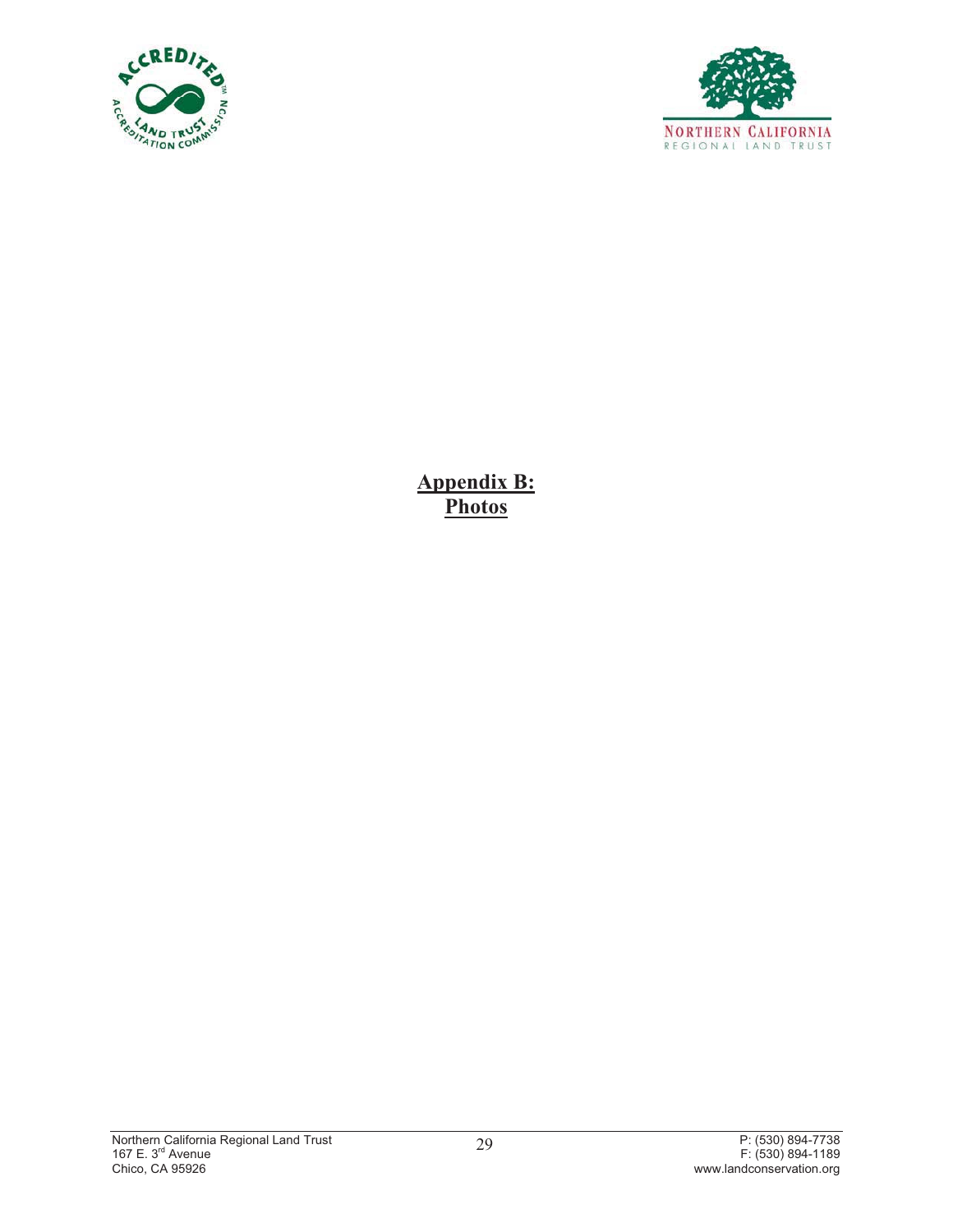



## **Appendix-B:--M&T-Riparian-Restoration-–-Capay-Unit**



Photo Point C01, Direction of View - 354 degrees UTM's - 590373 east, 4395319 north Surveyor - Z. Mendes, Date - 9/26/11



Photo Point C02, Direction of View - 44 degrees UTM's - 590399 east, 4395210 north Surveyor - Z. Mendes, Date - 9/26/11



Photo Point C02, Direction of View - 20 degrees UTM's - 590399 east, 4395210 north Surveyor - Z. Mendes, Date - 9/26/11



Photo Point C03, Direction of View - 214 degrees UTM's - 590421 east, 4395139 north Surveyor - Z. Mendes, Date - 9/26/11